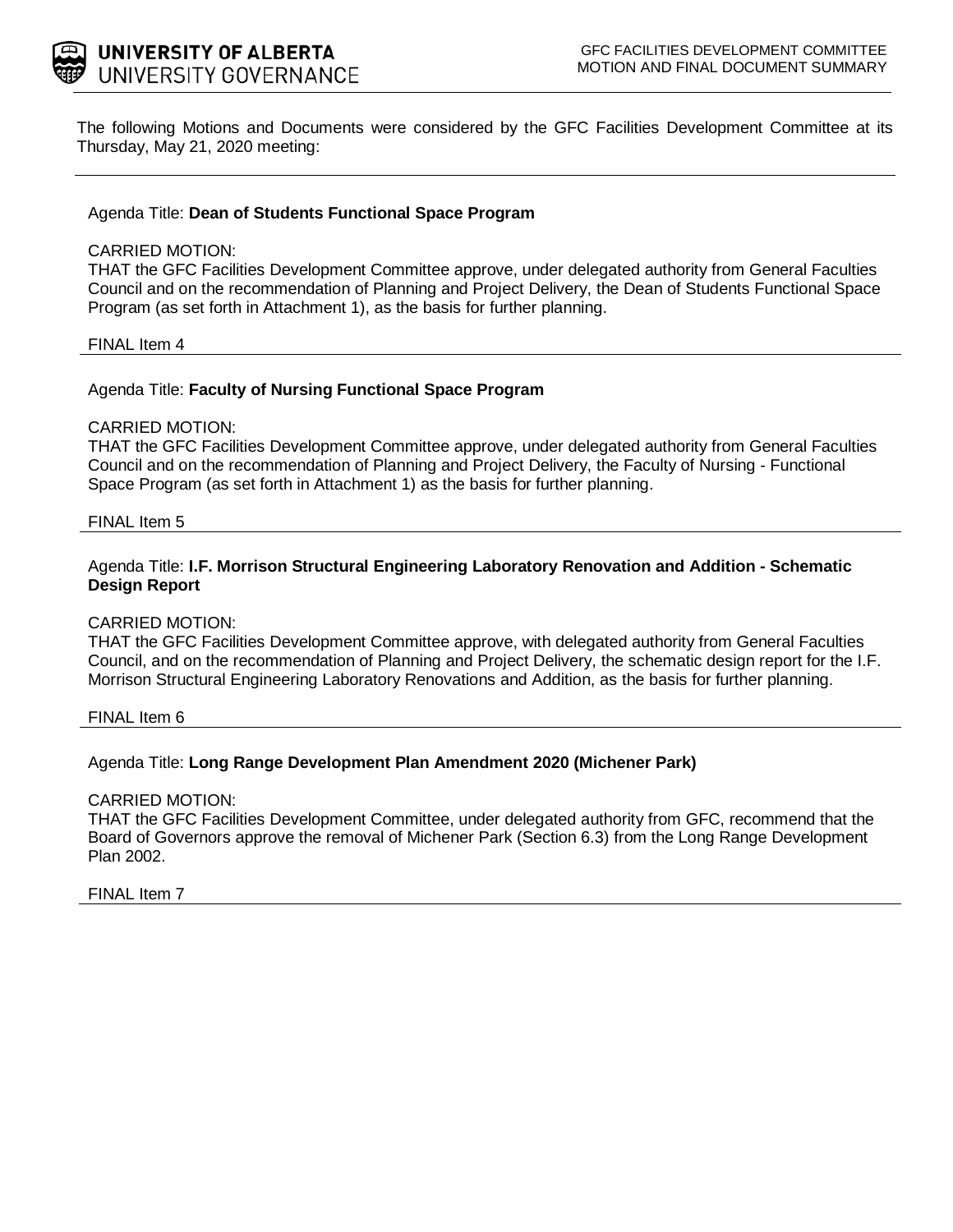

FINAL Item No. 4

### **Governance Executive Summary Action Item**

**Agenda Title Dean of Students Functional Space Program**

### **Motion**

THAT the GFC Facilities Development Committee approve, under delegated authority from General Faculties Council and on the recommendation of Planning and Project Delivery, the Dean of Students Functional Space Program (as set forth in Attachment 1), as the basis for further planning.

#### **Item**

| <b>Action Requested</b> | $\boxtimes$ Approval $\Box$ Recommendation                      |  |
|-------------------------|-----------------------------------------------------------------|--|
| Proposed by             | Lorna Baker Perri, Director, Space Management, Facilities and   |  |
|                         | <b>Operations</b>                                               |  |
| Presenter(s)            | Andre Costopoulos, Vice-Provost & Dean of Students              |  |
|                         | Joylyn Teskey, Architect & Space Planner, Noun Consulting Inc.  |  |
|                         | Shannon Loughran, Space Planner, Space Management, Facilities & |  |
|                         | <b>Operations</b>                                               |  |

### **Details**

| <b>Office of Administrative</b>                              | Vice-President (Facilities and Operations)                                                                                                                                                                                                                                                                                                                                                                                                                                                                                                                                                                                                                                                                                                                                                                                    |  |
|--------------------------------------------------------------|-------------------------------------------------------------------------------------------------------------------------------------------------------------------------------------------------------------------------------------------------------------------------------------------------------------------------------------------------------------------------------------------------------------------------------------------------------------------------------------------------------------------------------------------------------------------------------------------------------------------------------------------------------------------------------------------------------------------------------------------------------------------------------------------------------------------------------|--|
| Responsibility                                               |                                                                                                                                                                                                                                                                                                                                                                                                                                                                                                                                                                                                                                                                                                                                                                                                                               |  |
| The Purpose of the Proposal is                               | The proposal is before the committee because it seeks approval for                                                                                                                                                                                                                                                                                                                                                                                                                                                                                                                                                                                                                                                                                                                                                            |  |
| (please be specific)                                         | further planning for the Office of the Dean of Students.                                                                                                                                                                                                                                                                                                                                                                                                                                                                                                                                                                                                                                                                                                                                                                      |  |
| <b>Executive Summary</b><br>(outline the specific item - and | <b>Overview</b><br>In order for the Office of the Dean of Students to improve their service                                                                                                                                                                                                                                                                                                                                                                                                                                                                                                                                                                                                                                                                                                                                   |  |
| remember your audience)                                      | delivery model to students, they, as facilitated by Space Management<br>and the programming consultant, embarked on a visioning and<br>programming exercise to understand their current and future space<br>requirements. The service delivery model they are striving for is to<br>group services together, such as health and wellness, academic<br>support, First People's House, and the Transition Year Program, to                                                                                                                                                                                                                                                                                                                                                                                                      |  |
|                                                              | become a one-stop shop hub.                                                                                                                                                                                                                                                                                                                                                                                                                                                                                                                                                                                                                                                                                                                                                                                                   |  |
|                                                              | The vision is that an arriving student would be greeted by a generalist<br>advisor, who would suggest various services the student could access,<br>or specialists with whom they can meet to discuss their particular<br>needs. The functional space program outlines their vision, priorities, and<br>proposed reconfiguration of space to support this change in service<br>delivery. As part of the space program, and in a centralized hub intake<br>model, the areas of shared spaces currently assigned to individual units<br>would be re-distributed to serve the hub. This provides multipurpose,<br>shared spaces that the Dean of Students portfolio can utilize holistically.<br>This functional space program also addresses an increase in required<br>service delivery space that they do not currently have. |  |
|                                                              | Additionally, by consolidating working units into service delivery teams,<br>and due to limited space in the Student Union Building, a location in<br>Education North is being proposed for one of their hubs.                                                                                                                                                                                                                                                                                                                                                                                                                                                                                                                                                                                                                |  |
|                                                              | <b>Objectives</b>                                                                                                                                                                                                                                                                                                                                                                                                                                                                                                                                                                                                                                                                                                                                                                                                             |  |
|                                                              | The goals of the Office of the Dean of Students are:                                                                                                                                                                                                                                                                                                                                                                                                                                                                                                                                                                                                                                                                                                                                                                          |  |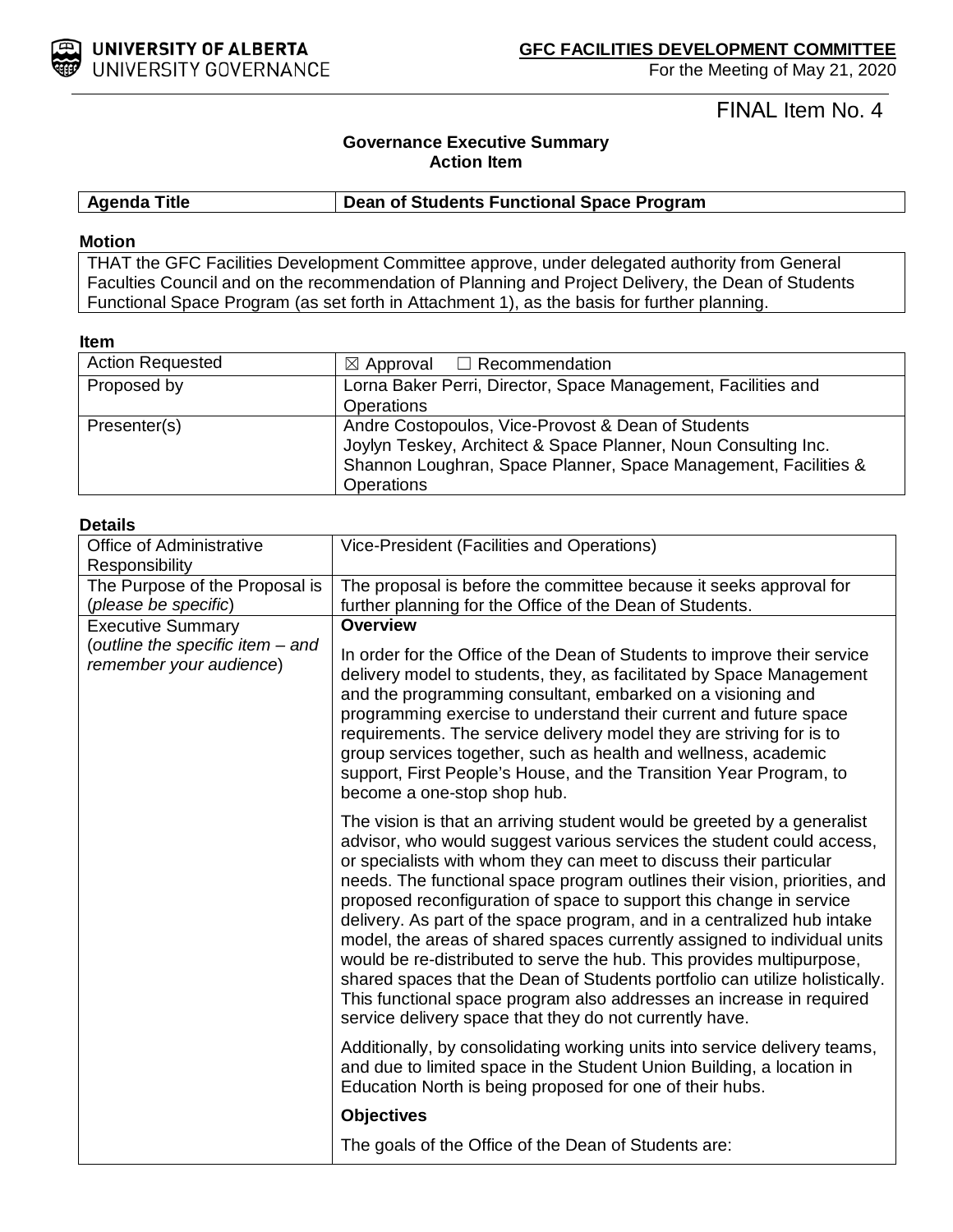

# Item No. 4

| Goal One: Enhance the student experience and support the<br>$\bullet$<br>university community by providing exceptional programs and<br>services.                                                                                                                                                                                                 |
|--------------------------------------------------------------------------------------------------------------------------------------------------------------------------------------------------------------------------------------------------------------------------------------------------------------------------------------------------|
| Goal Two: Foster and champion an outstanding student<br>$\bullet$<br>experience by engaging with our diverse communities.                                                                                                                                                                                                                        |
| Goal Three: Strengthen and advance the student experience by<br>$\bullet$<br>acting as effective stewards of our resources.                                                                                                                                                                                                                      |
| <b>Space Vision and Principles</b>                                                                                                                                                                                                                                                                                                               |
| A space planning visioning session with senior leadership was<br>conducted in November 2018 to clarify the vision and space principles<br>related to the Dean of Students functional space program. The theme of<br>the session was "Rich Social Connections," a phrase that was repeated<br>several times during interviews with program units. |
| To succeed in building the vision, the following served as principles to<br>guide the space recommendations:                                                                                                                                                                                                                                     |
| Multiple Solutions - More than one kind of space is needed, and<br>should aim to be multipurpose and flexible.                                                                                                                                                                                                                                   |
| Informal Space - Not all spaces need names on the door.<br>Spaces that can accommodate the social needs of people,<br>which celebrate the interconnectedness of people and units,<br>should be included.                                                                                                                                         |
| Being the Thought Leader - Dean of Students strives to be a<br>thought leader on campus, particularly in how students and staff<br>interact, and are accommodated. The space should be<br>considered as a demonstration site for rich social connections.                                                                                        |
| The Big Table - Gathering together, to eat, to share, to hear and<br>$\bullet$<br>respect each other, is fundamental to the work of Dean of<br>Students.                                                                                                                                                                                         |
| A Space for Belonging - Dean of Students appreciates the<br>genuine diversity of the individuals and groups on campus. The<br>space should cue people to express their uniqueness and build<br>connections with ease.                                                                                                                            |
| <b>Key Recommendations</b>                                                                                                                                                                                                                                                                                                                       |
| The key recommendations for Dean of Students spaces relate directly<br>to the practices and operations of the Dean of Students.                                                                                                                                                                                                                  |
| The belief in rich social connections of the Dean of Students staff and<br>programming, in bringing dignity and respect to all students and<br>supporting people to achieve their highest potential is embedded in their<br>work, and should be embedded in their space.                                                                         |
| Knowing that the services provided by the Dean of Students cannot be<br>accommodated in a single space, the spaces that the Dean of Students<br>occupies should be arranged based on the following practices:                                                                                                                                    |
| Welcoming Hubs - When entering Dean of Students spaces,<br>students, staff, and visitors should encounter welcoming spaces<br>that feel comfortable and engaging. These informal gathering                                                                                                                                                       |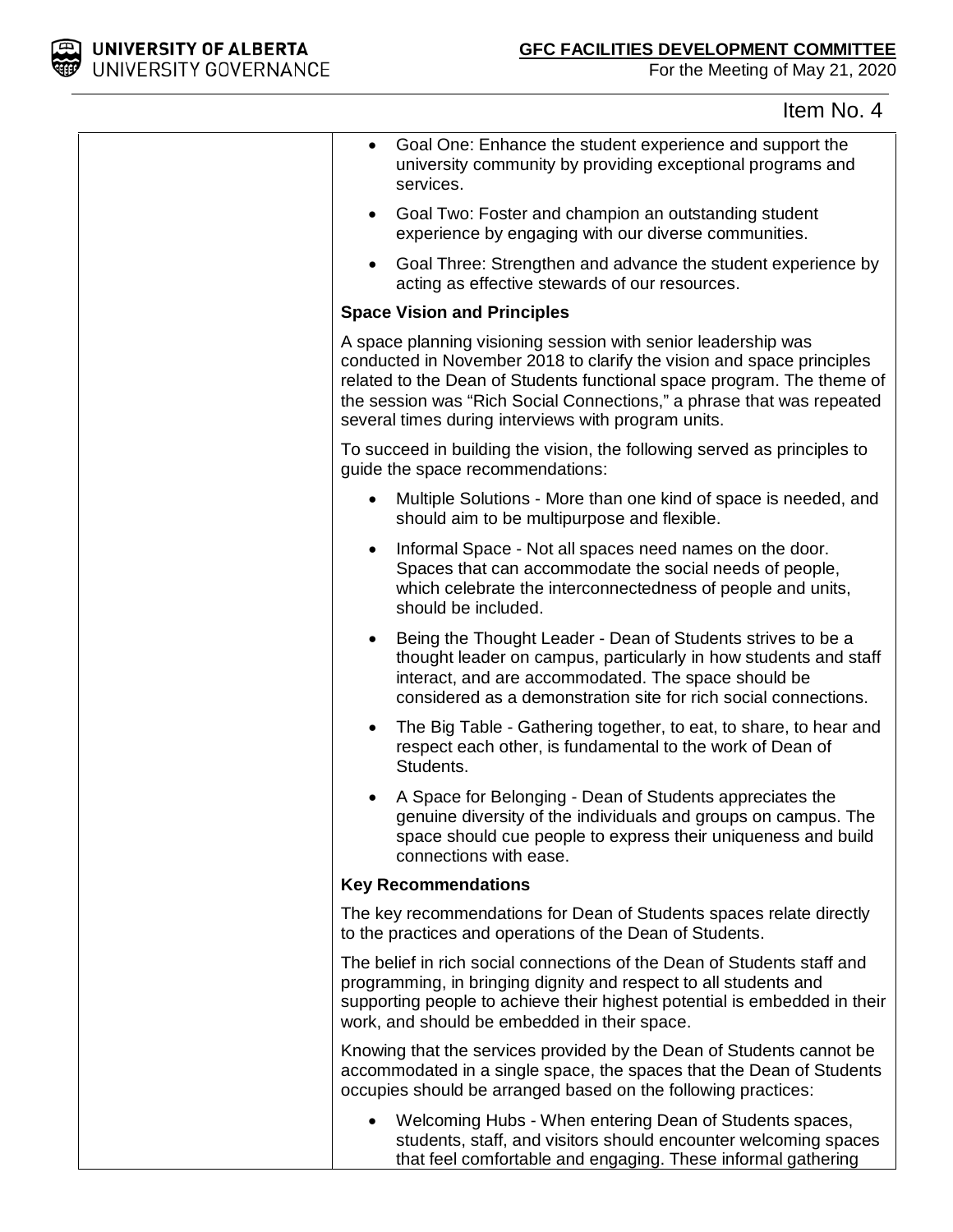

## Item No. 4

|                                    | spaces should be arranged like lounges and should allow users<br>to check-in with dignity and respect their privacy. These spaces<br>will be the gateway into the person-first supports that the Dean<br>of Students staff and volunteers embrace.                                                                                                                                                                                                                                                                                        |
|------------------------------------|-------------------------------------------------------------------------------------------------------------------------------------------------------------------------------------------------------------------------------------------------------------------------------------------------------------------------------------------------------------------------------------------------------------------------------------------------------------------------------------------------------------------------------------------|
|                                    | Seamless student experience - Optimal student experience<br>means that the first interaction point with Dean of Students staff<br>should provide students a single point of engagement and triage.<br>This warm-handed interaction, which most likely occurs at a<br>welcoming hub, connects the student to the right specialist. This<br>specialist may not be located in the same zone as the<br>welcoming hub, yet the connections made in the first instance<br>connect the student to the appropriate Dean of Students<br>resources. |
|                                    | Student staff recognition - The role of student staff, interns,<br>volunteers, and practicum students is unique from that of long-<br>term staff. Specific spaces including volunteer lounges,<br>collaborative project rooms, and touchdown stations should be<br>considered.                                                                                                                                                                                                                                                            |
|                                    | Places of learning and support - As the round table is the place<br>of learning and gathering in the First Peoples' House, the Dean<br>of Students' space should provide locations and moments for<br>learning and support.                                                                                                                                                                                                                                                                                                               |
| Supplementary Notes and<br>context | <this by="" for="" governance="" is="" only="" outline<br="" section="" to="" university="" use="">governance process.&gt;</this>                                                                                                                                                                                                                                                                                                                                                                                                         |

### **Engagement and Routing** (Include meeting dates)

|                                                                                                                                         | Those who are actively <b>participating</b> :                                |  |  |
|-----------------------------------------------------------------------------------------------------------------------------------------|------------------------------------------------------------------------------|--|--|
| Consultation and Stakeholder                                                                                                            | Dean of Students<br>Associate Deans, from the Office of the Dean of Students |  |  |
| Participation                                                                                                                           |                                                                              |  |  |
| (parties who have seen the                                                                                                              | Space Planners, Space Management                                             |  |  |
| proposal and in what capacity)                                                                                                          | Consultant, under guidance of Space Management                               |  |  |
|                                                                                                                                         | Those who have been consulted:                                               |  |  |
| <for information="" on="" td="" the<=""><td>Representatives from the Office of the Dean of Students<br/><math>\bullet</math></td></for> | Representatives from the Office of the Dean of Students<br>$\bullet$         |  |  |
| protocol see the <b>Governance</b>                                                                                                      | executive team and Directors                                                 |  |  |
| <b>Resources section Student</b>                                                                                                        | Representatives from the Office of the Registrar<br>$\bullet$                |  |  |
| <b>Participation Protocol&gt;</b>                                                                                                       | Representatives from the Students' Union Management<br>$\bullet$             |  |  |
|                                                                                                                                         | Director, Space Management<br>$\bullet$                                      |  |  |
|                                                                                                                                         | Associate Vice-President, Planning and Project Delivery<br>$\bullet$         |  |  |
|                                                                                                                                         | Those who have been <b>informed</b> :                                        |  |  |
|                                                                                                                                         | Vice-President (Facilities and Operations)<br>$\bullet$                      |  |  |
|                                                                                                                                         | Deputy Provost<br>$\bullet$                                                  |  |  |
| Approval Route (Governance)                                                                                                             | May 21, 2020 – GFC Facilities Development Committee - Approval               |  |  |
| (including meeting dates)                                                                                                               |                                                                              |  |  |

### **Strategic Alignment**

| Alignment with For the Public<br>Good | SUSTAIN our people, our work, and the environment by attracting and<br>stewarding the resources we need to deliver excellence to the benefit of |
|---------------------------------------|-------------------------------------------------------------------------------------------------------------------------------------------------|
|                                       | all.                                                                                                                                            |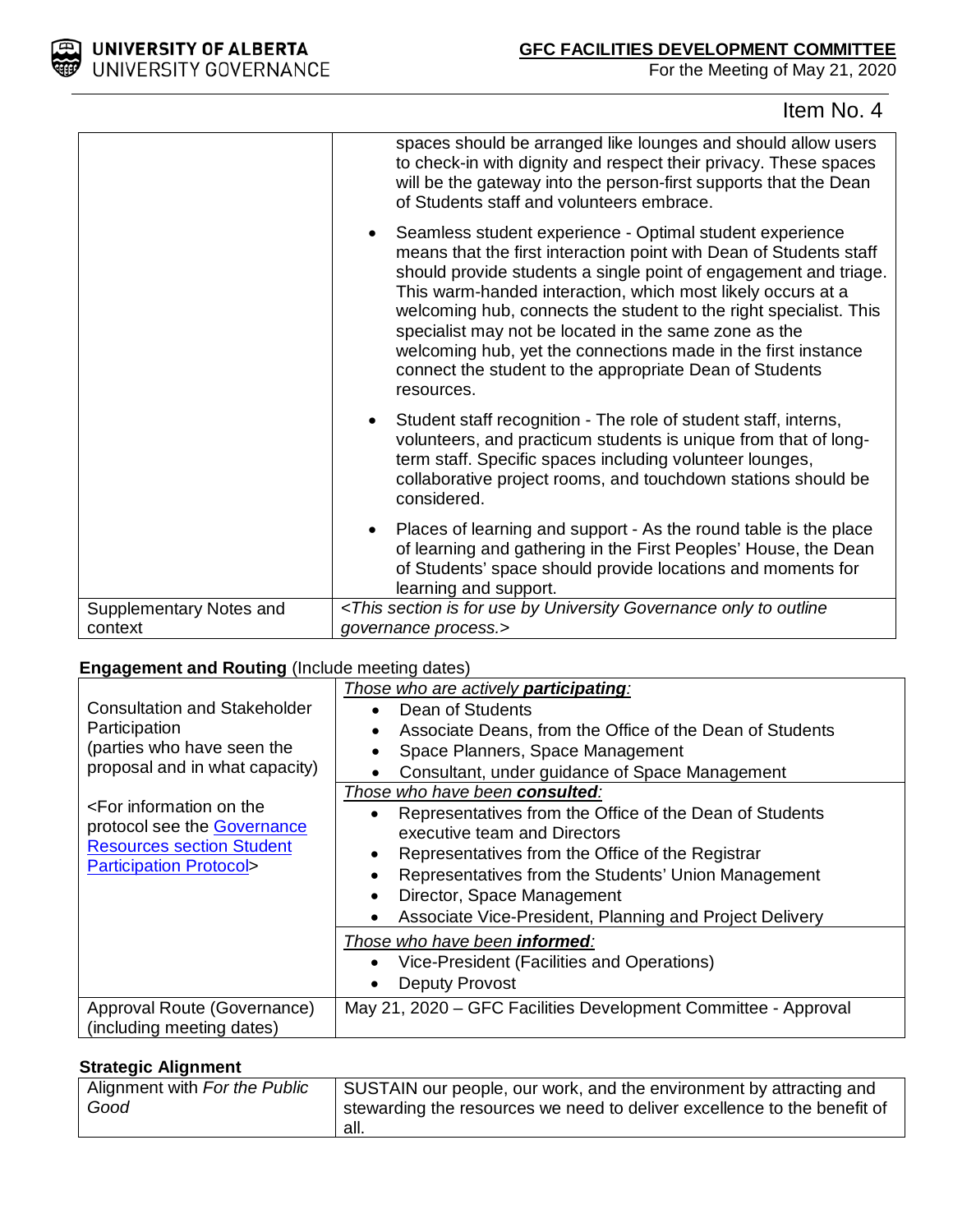

### **GFC FACILITIES DEVELOPMENT COMMITTEE**

For the Meeting of May 21, 2020

## Item No. 4

|                               | 23. Objective: Ensure that the University of Alberta's campuses,<br>facilities, utility, and information technology infrastructure can continue to<br>meet the needs and strategic goals of the University.<br>i. Strategy: Secure and sustain funding to plan, operate, expand,<br>renew, and optimize the use of campus infrastructure to meet<br>evolving teaching and research priorities. |                                            |
|-------------------------------|------------------------------------------------------------------------------------------------------------------------------------------------------------------------------------------------------------------------------------------------------------------------------------------------------------------------------------------------------------------------------------------------|--------------------------------------------|
| Alignment with Core Risk Area | Please note below the specific institutional risk(s) this proposal is<br>addressing.                                                                                                                                                                                                                                                                                                           |                                            |
|                               | □ Enrolment Management                                                                                                                                                                                                                                                                                                                                                                         | $\boxtimes$ Relationship with Stakeholders |
|                               | $\Box$ Faculty and Staff                                                                                                                                                                                                                                                                                                                                                                       | $\Box$ Reputation                          |
|                               | $\Box$ Funding and Resource Management                                                                                                                                                                                                                                                                                                                                                         | $\Box$ Research Enterprise                 |
|                               | $\Box$ IT Services, Software and Hardware                                                                                                                                                                                                                                                                                                                                                      | $\Box$ Safety                              |
|                               | $\boxtimes$ Leadership and Change                                                                                                                                                                                                                                                                                                                                                              | $\boxtimes$ Student Success                |
|                               | $\boxtimes$ Physical Infrastructure                                                                                                                                                                                                                                                                                                                                                            |                                            |
| Legislative Compliance and    | Post-Secondary Learning Act (PSLA)                                                                                                                                                                                                                                                                                                                                                             |                                            |
| jurisdiction                  | GFC Facilities Development Committee Terms of Reference                                                                                                                                                                                                                                                                                                                                        |                                            |

### Attachments:

1. Dean of Students Functional Space Program - February 27, 2020 (175 pages)

*Prepared by:* Shannon Loughran Space Planner, Planning and Project Delivery, Facilities and Operations shannon.loughran@ualberta.ca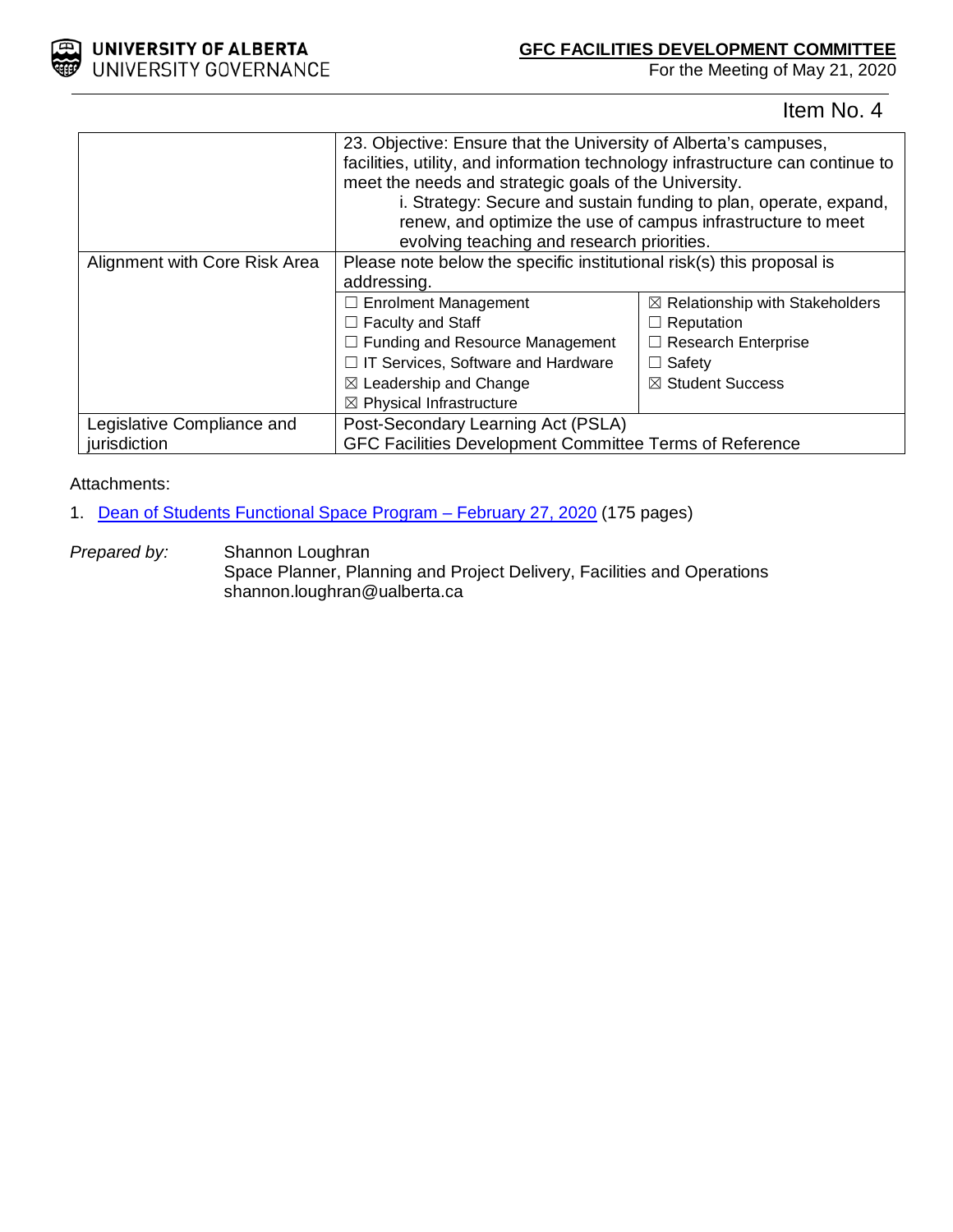

FINAL Item No. 5

### **Governance Executive Summary Action Item**

### **Agenda Title Faculty of Nursing – Functional Space Program**

#### **Motion**

THAT the GFC Facilities Development Committee approve, under delegated authority from General Faculties Council and on the recommendation of Planning and Project Delivery, the Faculty of Nursing – Functional Space Program (as set forth in Attachment 1) as the basis for further planning.

#### **Item**

| <b>Action Requested</b> | $\boxtimes$ Approval $\Box$ Recommendation                    |  |
|-------------------------|---------------------------------------------------------------|--|
| Proposed by             | Lorna Baker Perri, Director, Space Management, Facilities and |  |
|                         | <b>Operations</b>                                             |  |
| Presenter(s)            | Greta Cummings, Dean, Faculty of Nursing                      |  |
|                         | Carrie Rogerson, CR Design                                    |  |
|                         | Lorna Baker Perri, Director, Space Management, Facilities and |  |
|                         | <b>Operations</b>                                             |  |

### **Details**

| Office of Administrative                                    | Vice-President (Facilities and Operations)                                                                                                                                                                                                                                                                                                                                                                                                                                                                                                                                                 |  |  |
|-------------------------------------------------------------|--------------------------------------------------------------------------------------------------------------------------------------------------------------------------------------------------------------------------------------------------------------------------------------------------------------------------------------------------------------------------------------------------------------------------------------------------------------------------------------------------------------------------------------------------------------------------------------------|--|--|
| Responsibility                                              |                                                                                                                                                                                                                                                                                                                                                                                                                                                                                                                                                                                            |  |  |
| The Purpose of the Proposal is                              | The proposal is before the committee because it seeks approval for                                                                                                                                                                                                                                                                                                                                                                                                                                                                                                                         |  |  |
| (please be specific)                                        | further planning for the Faculty of Nursing (FoN).                                                                                                                                                                                                                                                                                                                                                                                                                                                                                                                                         |  |  |
| <b>Executive Summary</b>                                    | <b>Background</b>                                                                                                                                                                                                                                                                                                                                                                                                                                                                                                                                                                          |  |  |
| (outline the specific item - and<br>remember your audience) | The University of Alberta began offering nursing courses in 1918. A<br>century later, much has changed in educating nurses, from<br>technological advancements in healthcare to the ever-expanding role<br>and responsibilities of nurses. One of the few constants over this time<br>has been the Faculty of Nursing's devotion to promoting health, equity,<br>and quality of life for the public good.                                                                                                                                                                                  |  |  |
|                                                             | The ongoing planning of facilities at the University requires the<br>development of a functional space program (FSP) to assess a faculty's/<br>department's current and future space needs. The preparation of an<br>FSP is a collaborative process undertaken within the context of<br>assessing the overall needs of the University as outlined in strategic<br>documents such as the Comprehensive Institutional Plan (CIP), Capital<br>Plan, and Faculty Academic Plans. It is a key component towards<br>planning for subsequent project stages such as design and<br>implementation. |  |  |
|                                                             | A functional program provides detailed functional information about the<br>faculty / department so that an overall footprint can be developed. This<br>in turn will inform a possible stacking plan or backfill plan. It will also<br>present a logical defensible plan towards a possible consolidation or<br>relocation of the programmed faculty / department.                                                                                                                                                                                                                          |  |  |
|                                                             | A key intention of space planning is to ensure that space in University<br>buildings is appropriate for its intended use. To ensure optimal<br>utilization, all University space is centrally held and then allocated to<br>faculties, departments, and other units through Space Management. To<br>accurately determine current and future space needs, planners and                                                                                                                                                                                                                      |  |  |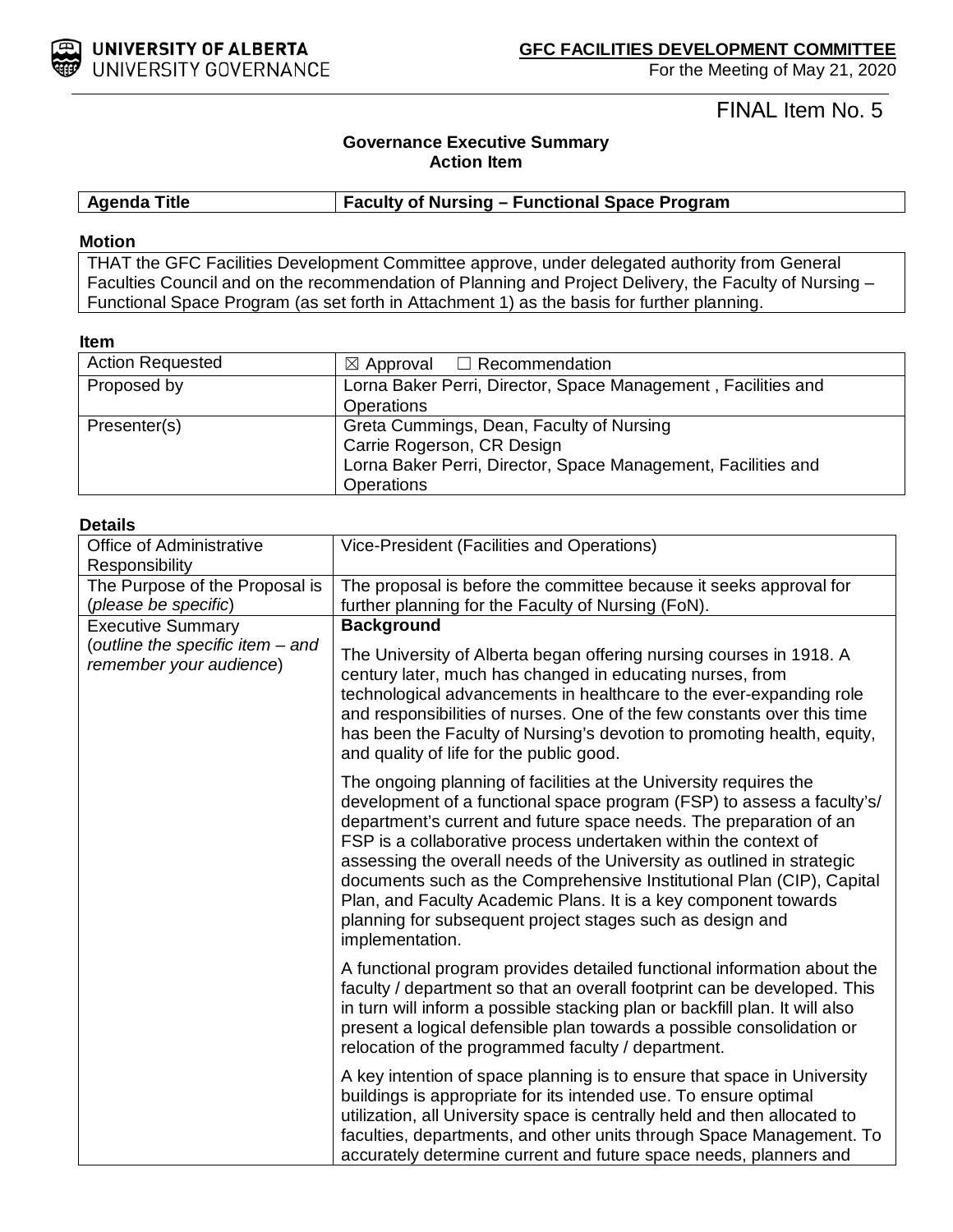

### Item No. 5

consultants work with the faculties, departments, and other units to develop functional programs.

### **Objective of Study**

In consultation with Faculty of Nursing (FoN), Space Management undertook a review of existing space allocations and conditions, as well as an assessment of future space requirements. Prior to meeting with the Faculty of Nursing Executive, site tours of all FoN occupied spaces were coordinated to review existing locations. This was followed by preliminary meetings with the executive leadership to get an overview of the Faculty of Nursing, as well as establish next steps, provide supporting documentation on future direction, and determine which groups warranted additional meetings. Subsequent interviews were then scheduled to meet with each predominate group identified; Administration, Teaching and Learning Office, Global Nursing Office, Nursing Simulation Centre, Research, Undergraduate and Graduate Services, and the Nursing After-Degree program in Camrose. Meetings with individual teams identified current and future activities, staff and student space requirements, needs specific to their team, as well as current and ideal proximities.

The program was developed in collaboration with Space Management and the Faculty of Nursing to verify existing conditions and space use for all occupied areas. This, in turn, established inefficiencies and opportunities for existing occupied space. It also identifies future space needs and changes to align with the University of Alberta and Faculty of Nursing strategic plans.

### **Challenges**

The After-Degree program, located in the Richard Husfloen Centre in Camrose, increased student enrollment in the fall of 2019 term. Additional students will require access to more lecture space and clinical lab space. Additional space will be required to accommodate this program as it continues to grow.

A new undergraduate curriculum was introduced in Fall 2018 that changed course delivery methods, resulting in two notable changes to classroom needs. The first related to increased class sizes necessitating a greater number of large lecture halls and fewer seminar rooms. Numerous classes scheduled for Fall 2019 were held outside of ECHA to accommodate the increase. Secondly, offering a new pedagogy for teaching and learning requires spaces that allow for more interactive learning, group work, and access to technology facilitate this type of blended teaching.

Current furniture configurations in open work areas may not support the role for which they are being used. In some cases, allotted space is higher than space guidelines indicate simply because of spaces (offices and workstations) that are available.

### **Next Steps**

Once approved, the functional program outlines a proposed strategy to be used as the basis of space allocation and planning to move forward; the process would be the led under the responsibility of the Facilities and Operations (Space Management). It would be used as a founding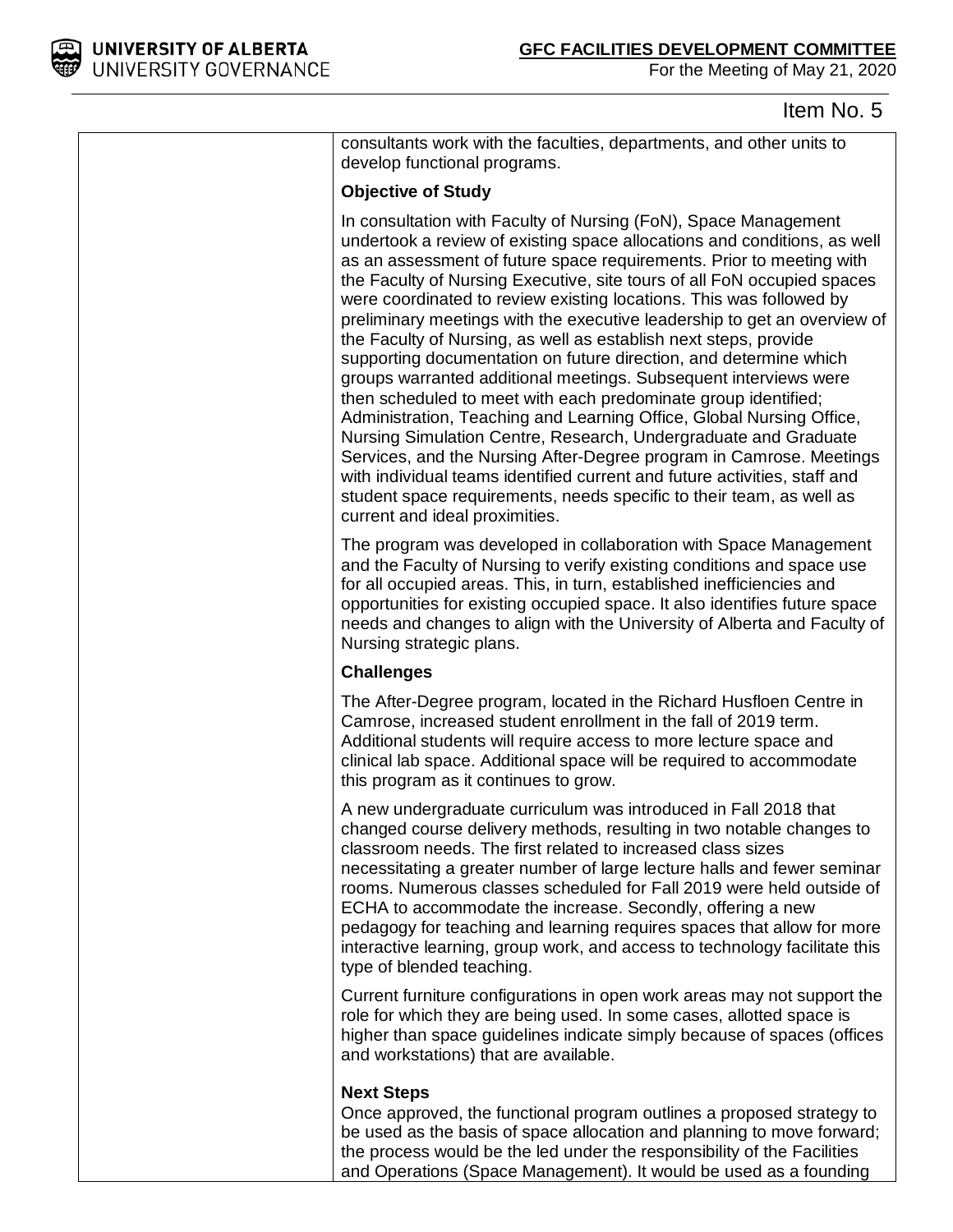

### **GFC FACILITIES DEVELOPMENT COMMITTEE**

For the Meeting of May 21, 2020

Item No. 5

|                         | document to further develop and / or identify a project for the Faculty of                                     |  |
|-------------------------|----------------------------------------------------------------------------------------------------------------|--|
|                         | Nursina.                                                                                                       |  |
| Supplementary Notes and | <this by="" for="" governance="" is="" only="" outline<="" section="" td="" to="" university="" use=""></this> |  |
| context                 | qovernance process.>                                                                                           |  |

### **Engagement and Routing** (Include meeting dates)

| <b>Consultation and Stakeholder</b><br>Participation<br>(parties who have seen the<br>proposal and in what capacity)<br><for information="" on="" the<br="">protocol see the <b>Governance</b><br/><b>Resources section Student</b><br/><b>Participation Protocol&gt;</b></for> | Those who are actively <b>participating</b> :<br>Stakeholders, user groups, and representatives from the Faculty<br>$\bullet$<br>of Nursings' departments, centres, and institutes.                            |
|---------------------------------------------------------------------------------------------------------------------------------------------------------------------------------------------------------------------------------------------------------------------------------|----------------------------------------------------------------------------------------------------------------------------------------------------------------------------------------------------------------|
|                                                                                                                                                                                                                                                                                 | Those who have been consulted:<br>Dean, Faculty of Nursing<br>Assistant Dean, Administration, Faculty of Nursing<br>٠<br>Director, Space Management<br>Associate Vice-President, Planning and Project Delivery |
|                                                                                                                                                                                                                                                                                 | Those who have been <b>informed</b> :<br>Vice-President (Facilities and Operations)<br>$\bullet$<br>Deputy Provost                                                                                             |
| Approval Route (Governance)<br>(including meeting dates)                                                                                                                                                                                                                        | May 21, 2020 – GFC Facilities Development Committee - Approval                                                                                                                                                 |

### **Strategic Alignment**

| Alignment with For the Public<br>Good | SUSTAIN our people, our work, and the environment by attracting and<br>stewarding the resources we need to deliver excellence to the benefit of |                                       |  |
|---------------------------------------|-------------------------------------------------------------------------------------------------------------------------------------------------|---------------------------------------|--|
|                                       | all.                                                                                                                                            |                                       |  |
|                                       | 23. Objective: Ensure that the University of Alberta's campuses,                                                                                |                                       |  |
|                                       | facilities, utility, and information technology infrastructure can continue to                                                                  |                                       |  |
|                                       | meet the needs and strategic goals of the University.                                                                                           |                                       |  |
|                                       | i. Strategy: Secure and sustain funding to plan, operate, expand,                                                                               |                                       |  |
|                                       | renew, and optimize the use of campus infrastructure to meet                                                                                    |                                       |  |
|                                       | evolving teaching and research priorities.                                                                                                      |                                       |  |
| Alignment with Core Risk Area         | Please note below the specific institutional risk(s) this proposal is                                                                           |                                       |  |
|                                       | addressing.                                                                                                                                     |                                       |  |
|                                       | $\boxtimes$ Enrolment Management                                                                                                                | $\Box$ Relationship with Stakeholders |  |
|                                       | $\boxtimes$ Faculty and Staff                                                                                                                   | $\Box$ Reputation                     |  |
|                                       | $\Box$ Funding and Resource Management                                                                                                          | $\boxtimes$ Research Enterprise       |  |
|                                       | $\Box$ IT Services, Software and Hardware                                                                                                       | $\Box$ Safety                         |  |
|                                       | $\Box$ Leadership and Change                                                                                                                    | ⊠ Student Success                     |  |
|                                       | $\boxtimes$ Physical Infrastructure                                                                                                             |                                       |  |
| Legislative Compliance and            | Cite reference to relevant legislation, policy, and governance                                                                                  |                                       |  |
| jurisdiction                          | committee(s) [title only is required].                                                                                                          |                                       |  |

### Attachments:

- 1. Faculty of Nursing Functional Space Program February 27, 2020 (92 pages)
- **Prepared by:** Kelly Pederson Space Planner, Space Management, Planning and Project Delivery, Facilities and **Operations** pederson@ualberta.ca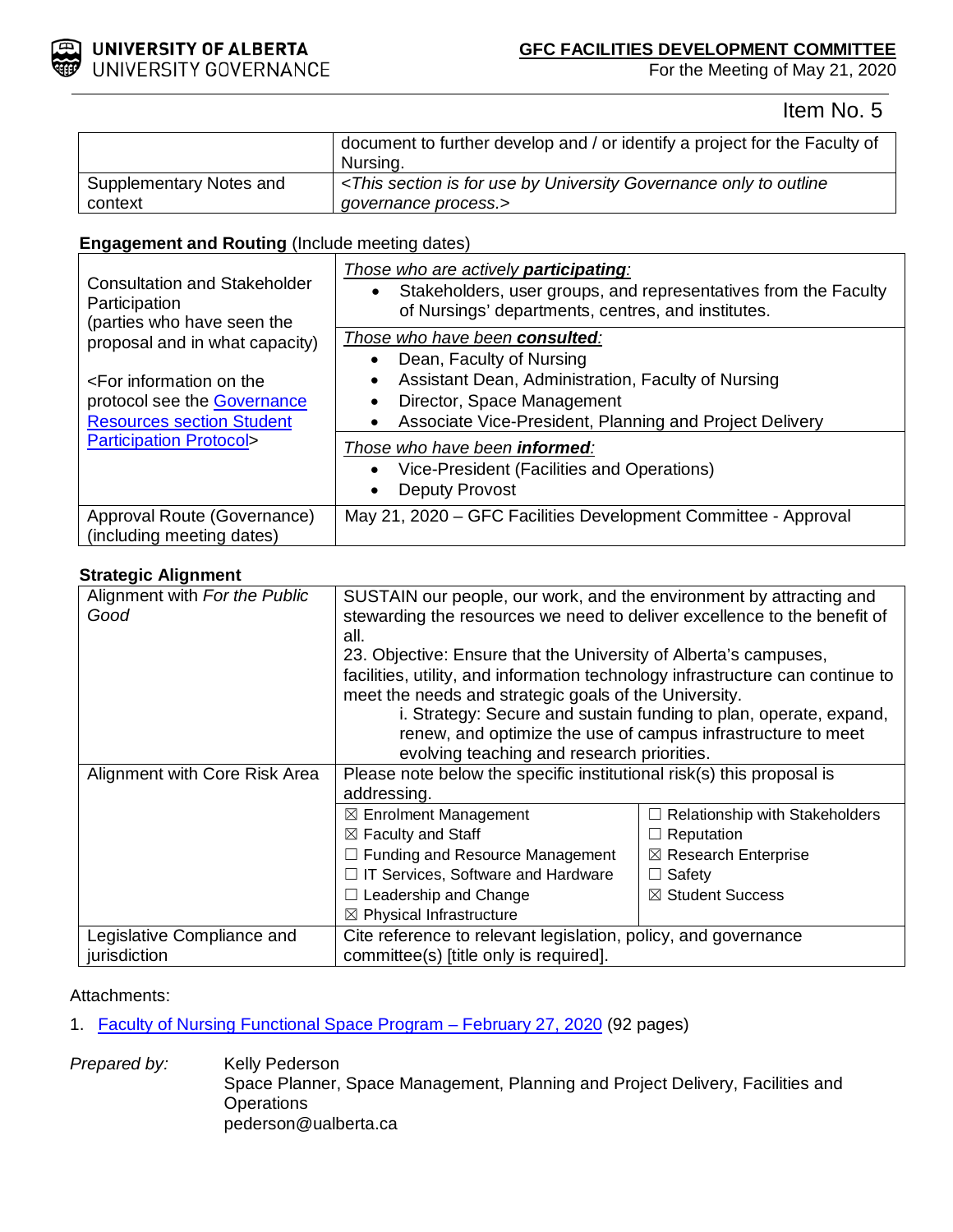

## FINAL Item No. 6

### **Governance Executive Summary Action Item**

| <b>Agenda Title</b> | I.F. Morrison Structural Engineering Laboratory Renovation and Addition |
|---------------------|-------------------------------------------------------------------------|
|                     | - Schematic Design Report                                               |

### **Motion**

THAT the GFC Facilities Development Committee approve, with delegated authority from General Faculties Council, and on the recommendation of Planning and Project Delivery, the schematic design report for the I.F. Morrison Structural Engineering Laboratory Renovations and Addition, as the basis for further planning.

### **Item**

| <b>Action Requested</b> | $\boxtimes$ Approval $\Box$ Recommendation                                                                                                                                                                                        |
|-------------------------|-----------------------------------------------------------------------------------------------------------------------------------------------------------------------------------------------------------------------------------|
| Proposed by             | Dr. Fraser Forbes, Dean of the Faculty of Engineering                                                                                                                                                                             |
| Presenter(s)            | Dr. Ying Hei Chui, Professor, Structural Engineering, Faculty of<br>Engineering - Civil and Environmental Engineering Dept<br>Ben Louie, University Architect, Planning and Project Delivery,<br><b>Facilities and Operations</b> |

| <b>Details</b>                                                                          |                                                                                                                                                                                                                                                                                                                                                                                                        |  |
|-----------------------------------------------------------------------------------------|--------------------------------------------------------------------------------------------------------------------------------------------------------------------------------------------------------------------------------------------------------------------------------------------------------------------------------------------------------------------------------------------------------|--|
| Office of Administrative<br>Responsibility                                              | Andrew Sharman, Vice-President (Facilities and Operations)                                                                                                                                                                                                                                                                                                                                             |  |
| The Purpose of the Proposal is<br>(please be specific)                                  | To provide members of the Facilities Development Committee with a<br>summary of the proposed project that will see the renovation and<br>addition of the I.F. Morrison Structural Engineering Laboratory.                                                                                                                                                                                              |  |
| <b>Executive Summary</b><br>(outline the specific item - and<br>remember your audience) | The proposed renovation and addition of the I.F. Morrison Structural<br>Engineering Lab was targeted to rectify functional limitations of this<br>facility to support timely academic and research needs for the Structural<br>and Civil Engineering programs.                                                                                                                                         |  |
|                                                                                         | Five project objectives are:                                                                                                                                                                                                                                                                                                                                                                           |  |
|                                                                                         | Improve accessibility, inclusivity and operations<br>Accommodate expanded academic program and functionality<br>Increase research outcome<br>$\bullet$<br>Increase visibility and make facility more student friendly<br>Enhance campus experience and student life                                                                                                                                    |  |
|                                                                                         | The Schematic Design Report summarizes planning and design<br>exploration to date. This integrative design process engages a broad<br>stakeholder group. The design outcome articulates proposed<br>improvements to the surrounding area as a positive value-add for<br>consideration in lieu of restrictive development constraints – i.e. per<br>increased floor area ratio (FAR) and site coverage. |  |
|                                                                                         | The result will be a renewed and expanded structural lab to support<br>present and future teaching and research needs as well as providing a<br>much better utilization of this facility resource on campus.                                                                                                                                                                                           |  |
| Supplementary Notes and<br>context                                                      | <this by="" for="" governance="" is="" only="" outline<br="" section="" to="" university="" use="">governance process.&gt;</this>                                                                                                                                                                                                                                                                      |  |

 **Engagement and Routing** (Include meeting dates)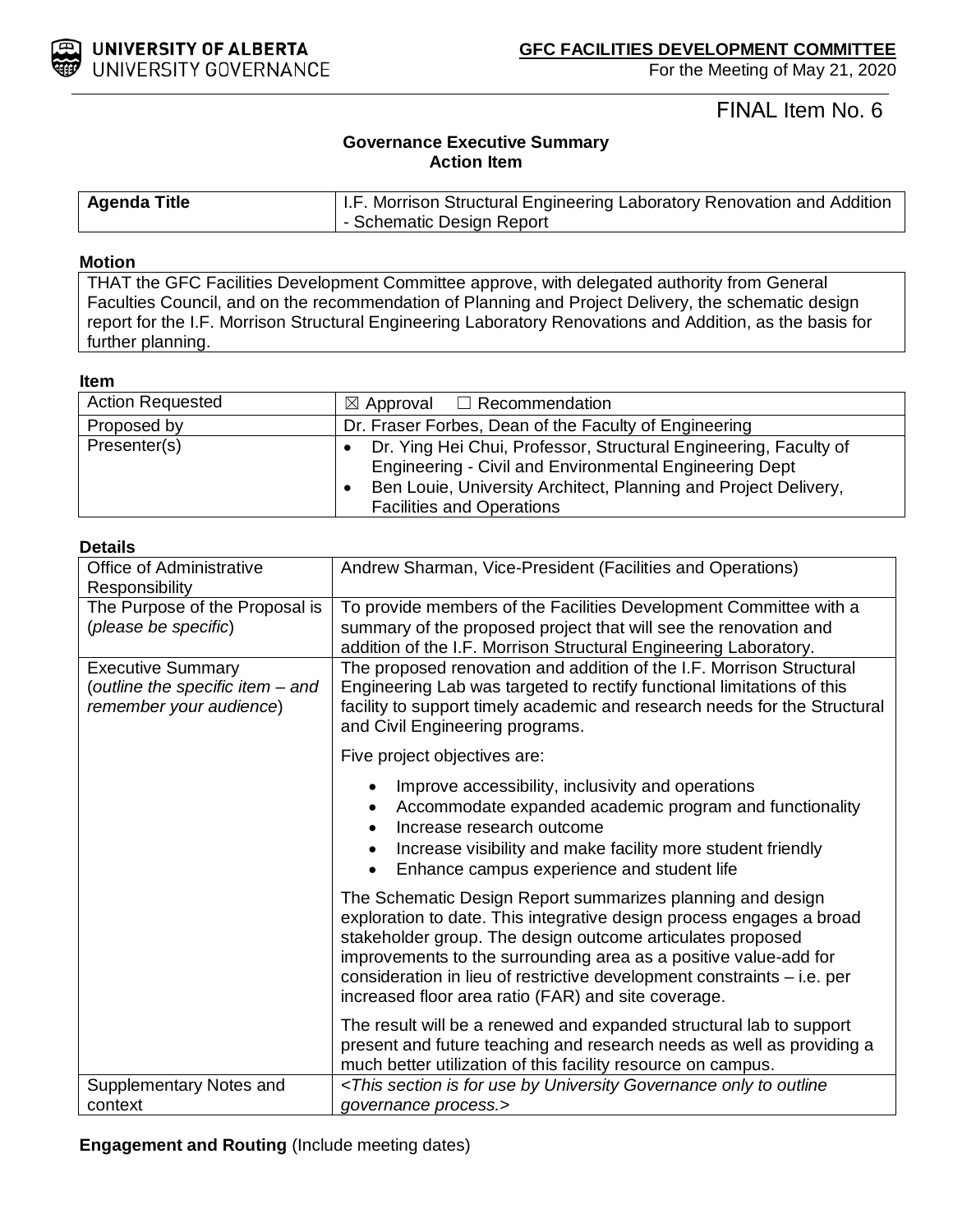

# Item No. 6

|                                                                                                                                      | Those who are actively participating:                                                     |  |  |  |
|--------------------------------------------------------------------------------------------------------------------------------------|-------------------------------------------------------------------------------------------|--|--|--|
| <b>Consultation and Stakeholder</b>                                                                                                  | Fraser Forbes, Dean, Faculty of Engineering<br>$\bullet$                                  |  |  |  |
| Participation                                                                                                                        | Keith Franklin, Director, Facilities & Technology, Faculty of                             |  |  |  |
| (parties who have seen the                                                                                                           | Engineering                                                                               |  |  |  |
| proposal and in what capacity)                                                                                                       | Yasser Mohamed, Associate Chair, Faculty of Engineering, Civil<br>and Environmental Dept. |  |  |  |
| <for information="" on="" td="" the<=""><td colspan="4">Greg Miller, Structures Supervisor, Faculty of Engineering, Civil</td></for> | Greg Miller, Structures Supervisor, Faculty of Engineering, Civil                         |  |  |  |
| protocol see the <b>Governance</b>                                                                                                   | and Environmental Dept.                                                                   |  |  |  |
| <b>Resources section Student</b>                                                                                                     | Rob Pawliuk, Director, Building Operations, F&O<br>$\bullet$                              |  |  |  |
| <b>Participation Protocol&gt;</b>                                                                                                    | Scott Mackenzie, Project Manager, P&PD, F&O<br>$\bullet$                                  |  |  |  |
|                                                                                                                                      | Kelly Hopkin, Manager Campus Architecture, P&PD, F&O                                      |  |  |  |
|                                                                                                                                      | Sheldon Twizel - Student Representative for Steel Centre                                  |  |  |  |
|                                                                                                                                      | Outreach Engineering (S.C.O.R.E.)                                                         |  |  |  |
|                                                                                                                                      | Those who have been consulted:                                                            |  |  |  |
|                                                                                                                                      | Ben Louie, University Architect, Director, P&PD, F&O                                      |  |  |  |
|                                                                                                                                      | Shannon Loughran, Space Planner, Space Management, P&PD,<br>$\bullet$<br><b>F&amp;O</b>   |  |  |  |
|                                                                                                                                      | Project Visioning Workshops April 24, 2018 (Project Scope<br>$\bullet$                    |  |  |  |
|                                                                                                                                      | Confirmation Report) and January 21, 2020 (Pre-Design) -                                  |  |  |  |
|                                                                                                                                      | Department of Civil & Environmental Engineering, Structural                               |  |  |  |
|                                                                                                                                      | Engineering & S.C.O.R.E.                                                                  |  |  |  |
|                                                                                                                                      |                                                                                           |  |  |  |
|                                                                                                                                      | Those who have been informed:                                                             |  |  |  |
|                                                                                                                                      | Andrew Sharman, Vice-President (Facilities and Operations)<br>$\bullet$                   |  |  |  |
| Approval Route (Governance)                                                                                                          | May 21, 2020 – GFC Facilities Development Committee                                       |  |  |  |
| (including meeting dates)                                                                                                            |                                                                                           |  |  |  |

### **Strategic Alignment**

| Alignment with For the Public | <b>BUILD</b>                                                                                                                                                                                                                                                                                                                                                                                                                                                                                     |
|-------------------------------|--------------------------------------------------------------------------------------------------------------------------------------------------------------------------------------------------------------------------------------------------------------------------------------------------------------------------------------------------------------------------------------------------------------------------------------------------------------------------------------------------|
| Good                          | Objective 2: Create a faculty renewal program that builds on the<br>strengths of existing faculty and ensures the sustainable development of<br>the University of Alberta's talented, highly qualified, and diverse<br>academy.<br>Strategy 1: Attract and retain a diverse complement of faculty and<br>post-doctoral fellows from around the world, with initial focus on<br>increasing the proportion of assistant professors.                                                                |
|                               | <b>EXPERIENCE</b><br>Objective 7. Increase graduate and undergraduate students' access to<br>and participation in a broad range of curricular experiential learning<br>opportunities that are well-integrated with program goals and enrich their<br>academic experience.<br>Strategy 1: Increase students' experiential learning through<br>mutually beneficial engagement with community, industry,<br>professional, and government organizations locally, nationally,<br>and internationally. |
|                               | <b>EXCEL</b><br>Objective 12.: Build a portfolio of signature research and teaching areas<br>where the University of Alberta is or will be recognized as a global<br>leader.                                                                                                                                                                                                                                                                                                                     |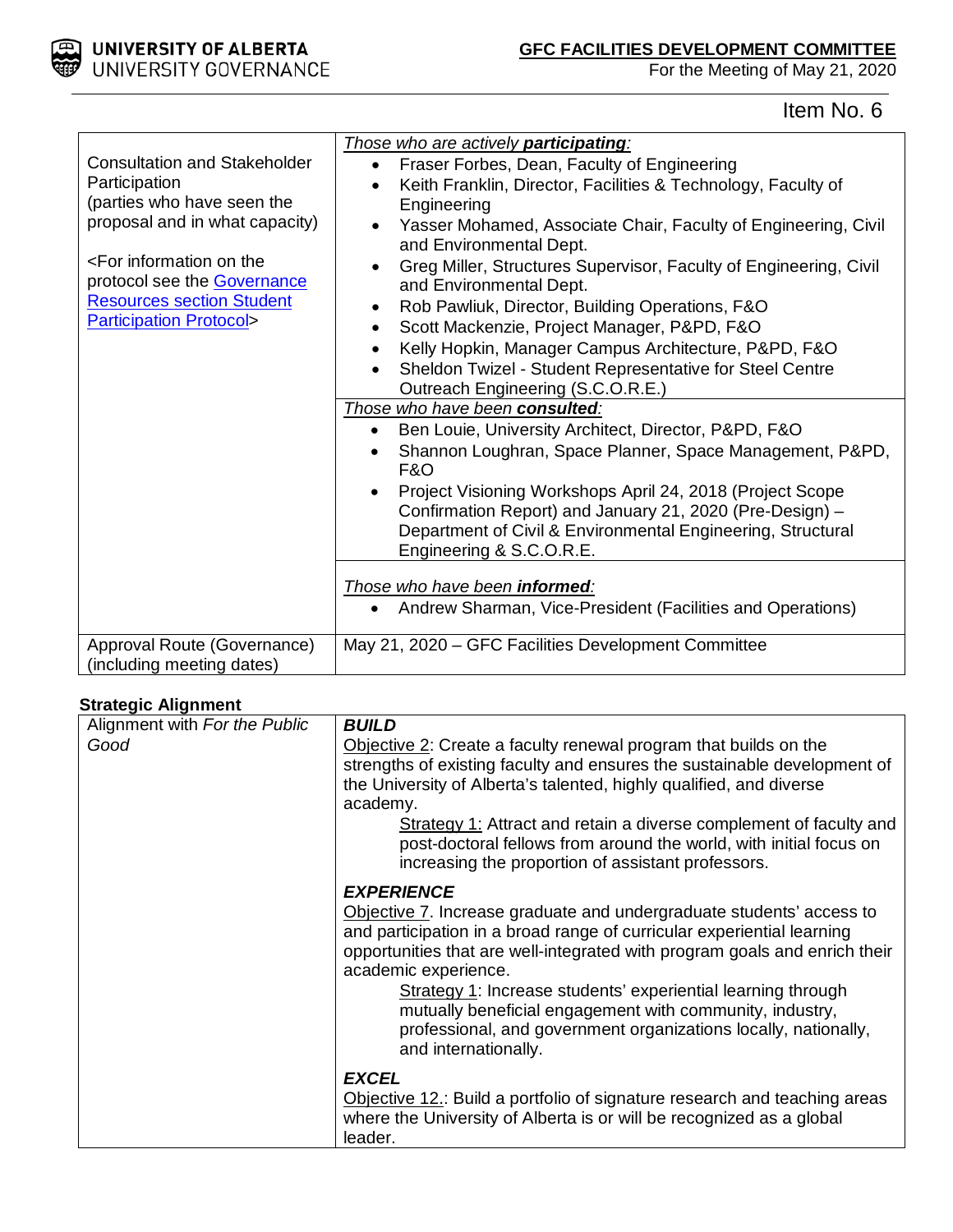

# Item No. 6

| Strategy 1: Identify and support established and emerging areas<br>of research and teaching distinction and distinctiveness, using<br>the following criteria:<br>national and international stature for excellence,<br>$\bullet$<br>relevance, and impact<br>critical mass-opportunity for broad, interdisciplinary<br>$\bullet$<br>engagement<br>grassroots leadership, participation, and support from<br>$\bullet$<br>within our university community<br>stakeholder partnerships<br>$\bullet$<br>research partners (international, community, government,<br>$\bullet$<br>industry)<br>capacity to shape and align with federal and provincial<br>$\bullet$<br>research funding priorities<br>student demand<br>$\bullet$<br>physical and operational capacity<br>$\bullet$<br>geographic or situational relevance<br>$\bullet$ |
|-------------------------------------------------------------------------------------------------------------------------------------------------------------------------------------------------------------------------------------------------------------------------------------------------------------------------------------------------------------------------------------------------------------------------------------------------------------------------------------------------------------------------------------------------------------------------------------------------------------------------------------------------------------------------------------------------------------------------------------------------------------------------------------------------------------------------------------|
| Objective 13: Enable University of Alberta researchers to succeed and                                                                                                                                                                                                                                                                                                                                                                                                                                                                                                                                                                                                                                                                                                                                                               |
| excel.<br>Strategy 2: Maintain and pursue partnerships across the global<br>academy to expand research and funding opportunities for our<br>researchers and thus increase their capacity for success.<br>Strategy 3: Pursue strategies to increase the success of graduate<br>students and postdoctoral fellows in national grant, scholarship,<br>and award programs.                                                                                                                                                                                                                                                                                                                                                                                                                                                              |
| Objective 14: Inspire, model, and support excellence in teaching and                                                                                                                                                                                                                                                                                                                                                                                                                                                                                                                                                                                                                                                                                                                                                                |
| learning.<br>Strategy 5: Develop and implement programs and processes to<br>assure high quality, collegial graduate student and post-doctoral<br>fellow supervision and mentorship.                                                                                                                                                                                                                                                                                                                                                                                                                                                                                                                                                                                                                                                 |
| <b>ENGAGE</b><br>Objective 18: Seek, build, strengthen, and sustain partnerships with<br>local, national, or international research agencies, governments,<br>government ministries and agencies, universities, Indigenous<br>communities, libraries, not-for-profits, industry, business, and community<br>organizations.<br>Strategy 4: Seek, enhance, and support partnerships with<br>industry, including small and medium enterprises.                                                                                                                                                                                                                                                                                                                                                                                         |
| <b>SUSTAIN</b><br>Objective 19: Prioritize and sustain student, faculty, and staff health,<br>wellness, and safety by delivering proactive, relevant, responsive, and<br>accessible services and initiatives.<br>Strategy 3: Endorse a strong culture of safety awareness,<br>knowledge, planning, and practice to ensure the safety of<br>students, employees, and visitors to our campuses.                                                                                                                                                                                                                                                                                                                                                                                                                                       |
| Objective 23: Ensure that the University of Alberta's campuses, facilities,<br>utility, and information technology infrastructure can continue to meet the<br>needs and strategic goals of the university<br>Strategy 1: Secure and sustain funding to plan, operate, expand,<br>renew, and optimize the use of campus infrastructure to meet<br>evolving teaching and research priorities.                                                                                                                                                                                                                                                                                                                                                                                                                                         |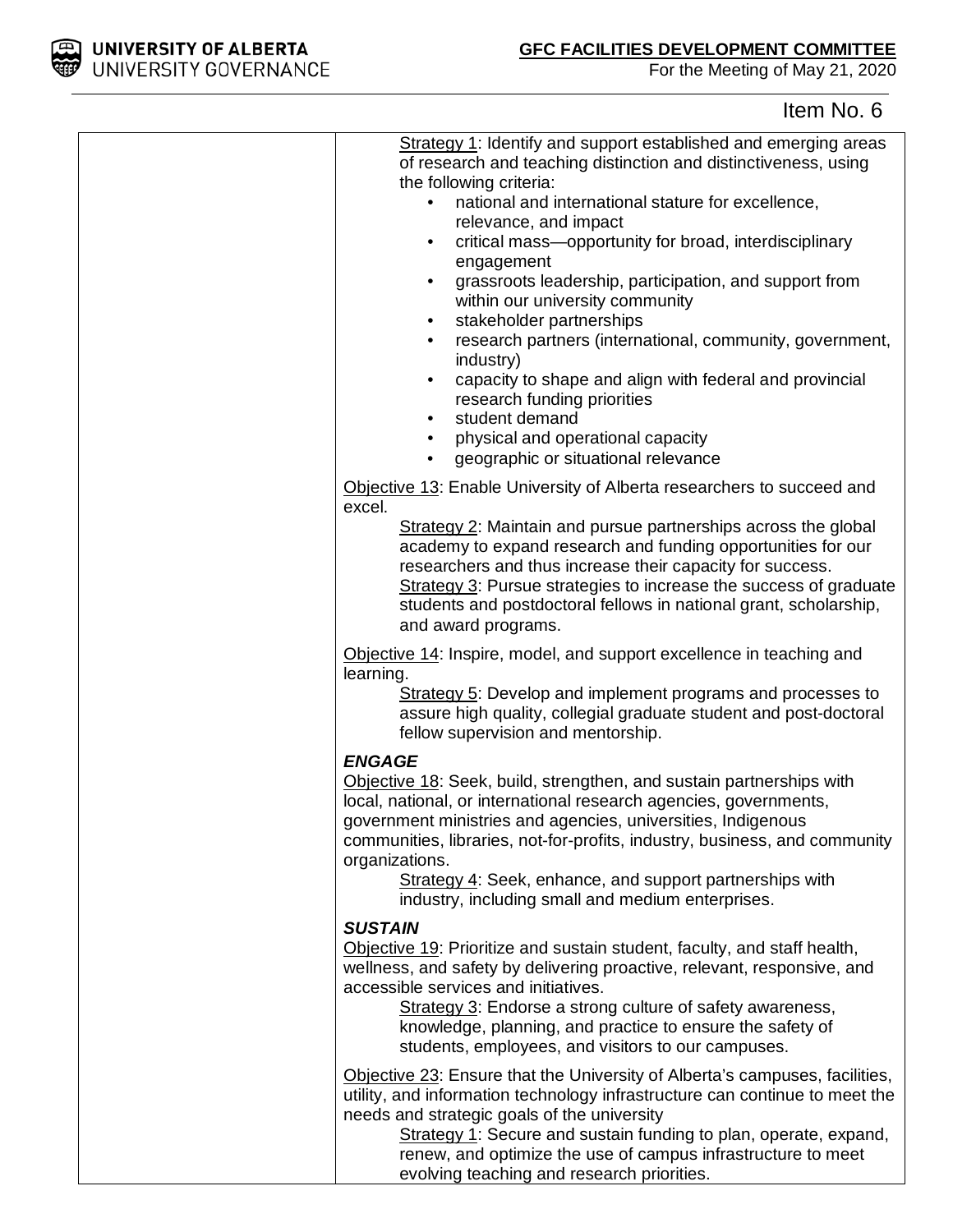

Item No. 6

| Alignment with Core Risk Area | Please note below the specific institutional risk(s) this proposal is                                                                                   |                                       |  |
|-------------------------------|---------------------------------------------------------------------------------------------------------------------------------------------------------|---------------------------------------|--|
|                               | addressing.                                                                                                                                             |                                       |  |
|                               | $\Box$ Enrolment Management                                                                                                                             | $\Box$ Relationship with Stakeholders |  |
|                               | $\boxtimes$ Faculty and Staff                                                                                                                           | $\boxtimes$ Reputation                |  |
|                               | $\Box$ Funding and Resource Management                                                                                                                  | $\Box$ Research Enterprise            |  |
|                               | □ IT Services, Software and Hardware                                                                                                                    | $\boxtimes$ Safety                    |  |
|                               | $\Box$ Leadership and Change                                                                                                                            | $\boxtimes$ Student Success           |  |
|                               | $\boxtimes$ Physical Infrastructure                                                                                                                     |                                       |  |
| Legislative Compliance and    | Post-Secondary Learning Act (PSLA)<br>$\bullet$                                                                                                         |                                       |  |
| jurisdiction                  | <b>GFC Facilities Development Committee</b>                                                                                                             |                                       |  |
|                               | Taking Care of Our Campuses: Integrated Asset Management<br>Strategy<br>UAPPOL - Space Management Policy and Space Management<br>$\bullet$<br>Procedure |                                       |  |
|                               |                                                                                                                                                         |                                       |  |
|                               |                                                                                                                                                         |                                       |  |
|                               |                                                                                                                                                         |                                       |  |

Attachments:

- 1. Briefing Note Morrison Structural Engineering Lab (2 pages)
- 2. I.F. Morrison Structural Engineering Laboratory Renovation and Addition Schematic Design Report (126 pages)

**Prepared by:** Kelly Hopkin Manager, Campus Architecture, Office of the University Architect, Planning and Project Delivery, Facilities and Operations hopkin@ualberta.ca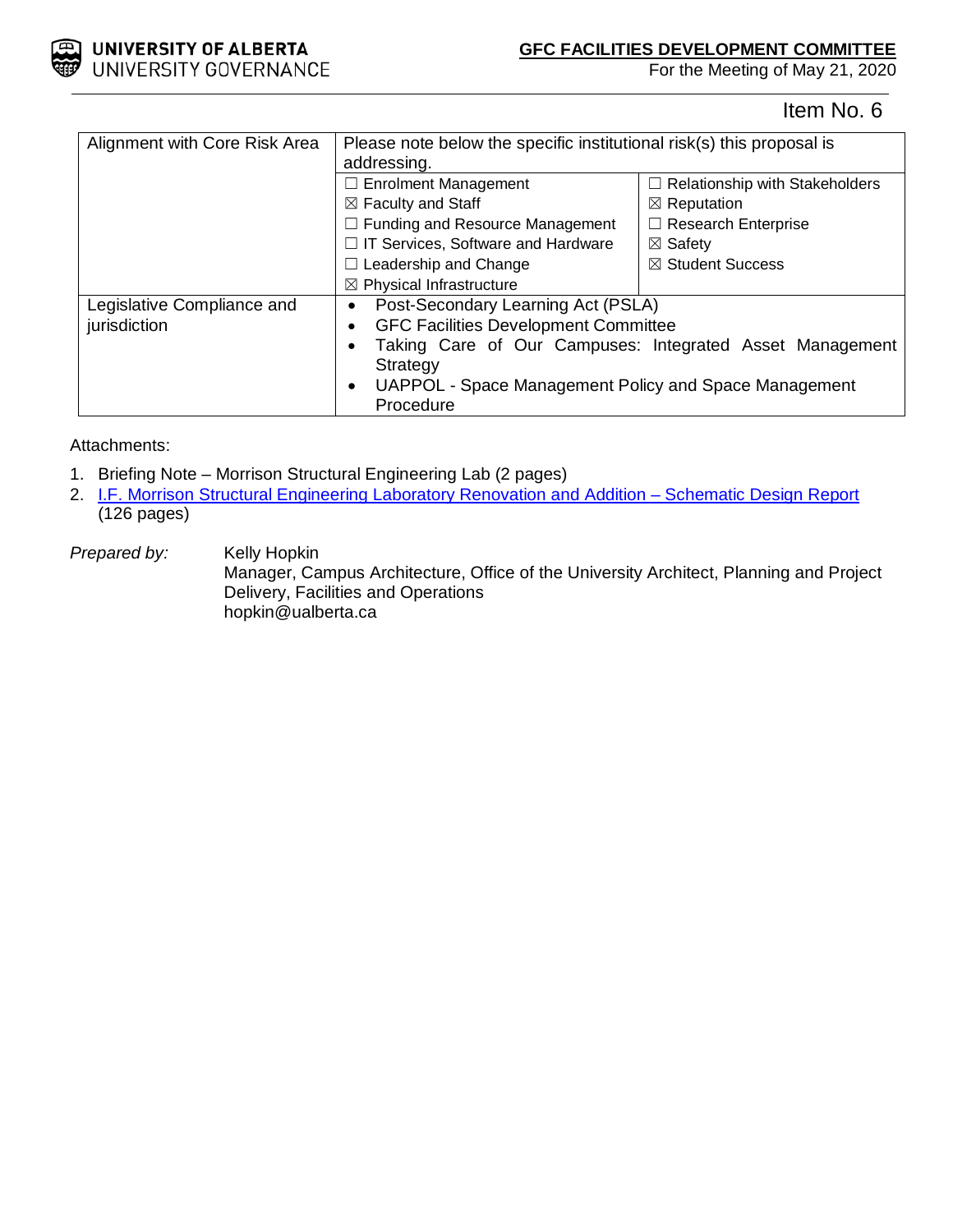### **I.F. Morrison Structural Engineering Laboratory Renovation and Addition Schematic Design Report**

### **Background**

UNIVERSITY OF

**BERTA** 

The I.F. Morrison Lab is a facility supporting graduate-level research by Structural Engineering specialty students in the PhD, MSc and MEng programs. The Lab is located in the centre of Sector 3 in the west academic precinct of North Campus and on the south edge of the Engineering Quad – a popular gathering spot with pedestrian pathways. The facility's closest adjacencies are the Agriculture – Forestry Building (Ag-For) to the south and the Natural Resources Engineering Facility (NREF) to the west. The area is characterized by its sloping terrain and bisecting service roads which can pose challenges for pedestrians.

The facility was built in 1964 with a major renovation in 1972 to raise the roof of the shop to allow for new testing equipment and a minor renovation to the graduate student space in 2010. Many of the facility's building systems are reaching the end of their lifecycle with respect to energy performance (building envelope) and occupant comfort along with growing challenges in accessibility, inclusivity, building code, and programmatic functionality.

### **The Project**

A Project Scope Confirmation Report (PSCR) commissioned in Sept. 2018 reviewed the current facilities conditions, deficiencies and possible opportunities for building renewal. In addition to the identified aging building systems and code challenges, the current size and configuration of the lab facility limits program flexibility with valuable existing 'Strong Floor' area being occupied for specimen preparation and material management needs. To address these limitations and deficiencies, and to accommodate future laboratory functionality and program growth, the project team recommended the following criteria for the basis of further project design:

- Approximately 380sm addition on the east side of the building to house potential future equipment and provide additional laboratory space
- Interior furring and spray foam insulation of all existing exterior walls to improve envelope airtightness and energy performance
- Reroofing of entire facility (to incorporate new addition)
- Key interventions to improve occupant safety and building code compliance, including introduction of a second exit from both the basement and the main floor, the sprinklering of building, fire rating of the mezzanine structure, and the introduction of an elevator to serve the second floor
- Complete renewal of the mechanical systems for improved occupant comfort, ventilation, and energy performance
- Complete renewal of the electrical systems, including a new electrical vault, and improved lighting
- Addition of a double-sided Strong Wall testing system, including a slab-on-grade Strong Floor in the new addition
- Reconfiguration of supporting spaces, including an expanded office area and provision of adequate washrooms and locker areas

#### **Issues**

The proposed expansion strategy of the PSCR exceeds the Floor Area Ration (FAR) guideline of the Sector 3 Plan. Sector Plans are used in conjunction with the LRDP to ensure planning and development or redevelopment initiatives are consistent with the directions and guidelines provided. In consideration for the relaxing the guideline the project team will address many of the public realm and campus urban design context issues in addition to the functional limitations of the facility.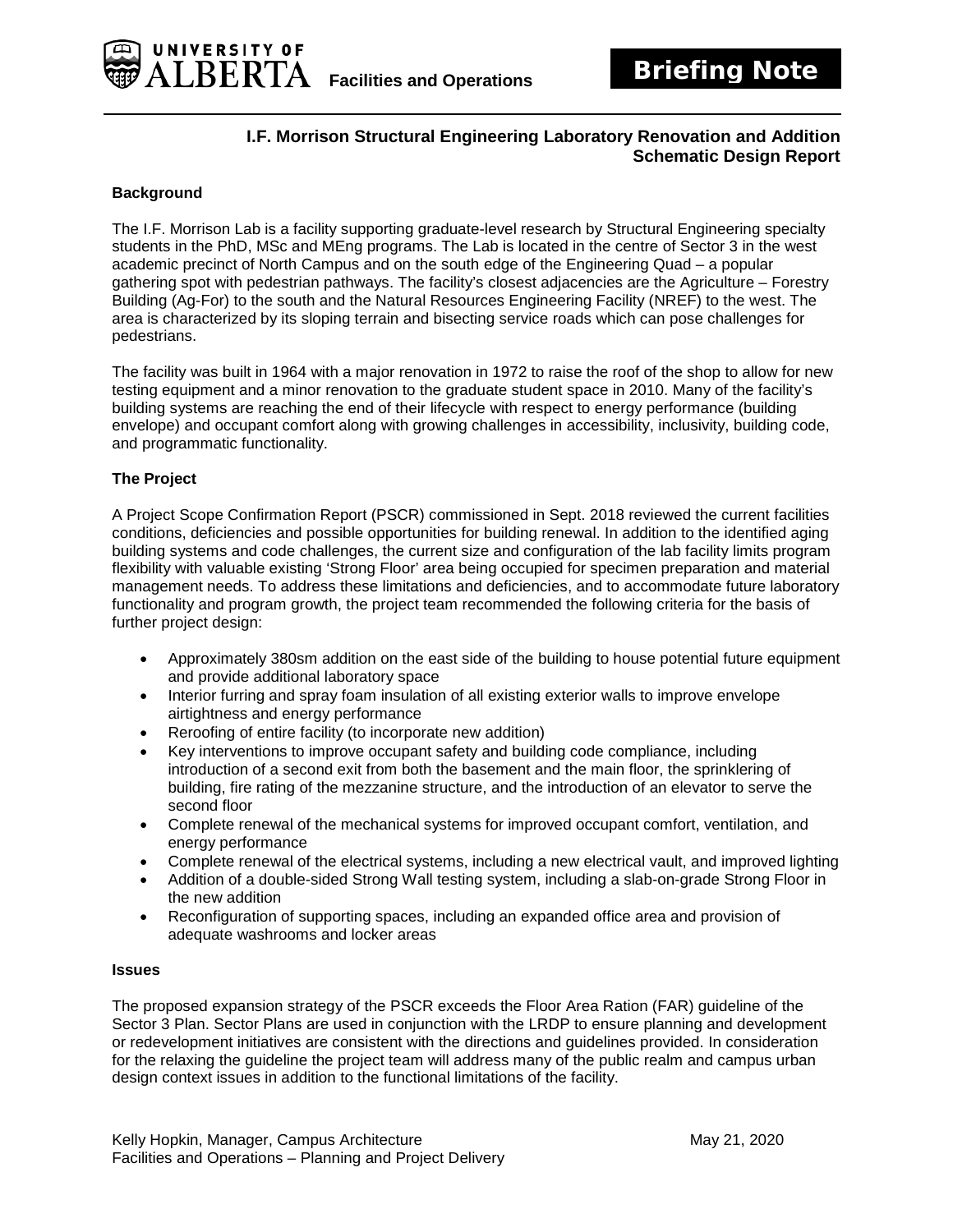### **I.F. Morrison Structural Engineering Laboratory Renovation and Addition Schematic Design Report**

### **Recommendation**

THAT the GFC Facilities Development Committee approve the proposed I.F. Morrison Structural Engineering Laboratory Renovation and Addition – Schematic Design Report.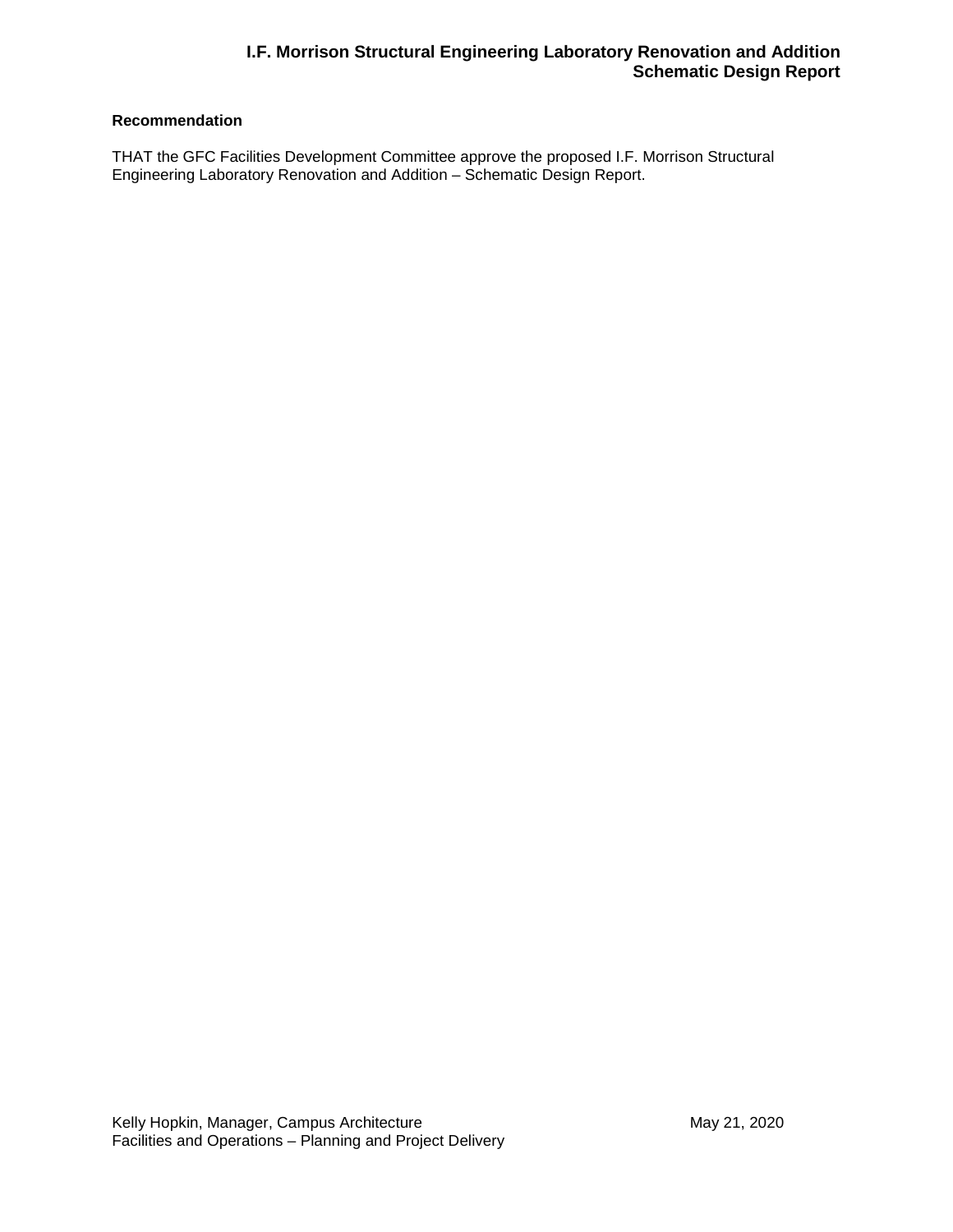

FINAL Item No. 7

### **Governance Executive Summary Action Item**

**Agenda Title Long Range Development Plan Amendment 2020 (Michener Park)**

#### **Motion**

THAT the GFC Facilities Development Committee, under delegated authority from GFC, recommend that the Board of Governors approve the removal of Michener Park (Section 6.3) from the Long Range Development Plan 2002.

#### **Item**

| <b>Action Requested</b> | $\Box$ Approval $\boxtimes$ Recommendation                                                                                                                                                                           |
|-------------------------|----------------------------------------------------------------------------------------------------------------------------------------------------------------------------------------------------------------------|
| Proposed by             | Andrew Sharman, Vice-President (Facilities and Operations)                                                                                                                                                           |
| Presenter(s)            | Emily Ball, Director, Community Relations, Government and<br><b>Community Relations, University Relations</b><br>Ben Louie, University Architect, Planning and Project Delivery,<br><b>Facilities and Operations</b> |

#### **Details**

| Responsibility                                                                          | Vice-President (Facilities and Operations)                                                                                                                                                                                                                                                                                                                                                                                                                                                                                                                                                                                  |  |  |
|-----------------------------------------------------------------------------------------|-----------------------------------------------------------------------------------------------------------------------------------------------------------------------------------------------------------------------------------------------------------------------------------------------------------------------------------------------------------------------------------------------------------------------------------------------------------------------------------------------------------------------------------------------------------------------------------------------------------------------------|--|--|
| The Purpose of the Proposal is                                                          | To amend the university's Long Range Development Plan (LRDP) by                                                                                                                                                                                                                                                                                                                                                                                                                                                                                                                                                             |  |  |
| (please be specific)                                                                    | removing Section 6.3, Michener Park, located on South Campus.                                                                                                                                                                                                                                                                                                                                                                                                                                                                                                                                                               |  |  |
| <b>Executive Summary</b><br>(outline the specific item - and<br>remember your audience) | Development of university lands is governed through the Post-<br>secondary Learning Act (PSLA) by means of a Long-Range<br>Development Plan (LRDP). An LRDP guides the planning and<br>development over a 30-year window, directing physical growth at<br>campus sites across the university. An LRDP is derived from, and is<br>responsive to, the university's strategic directions and is, therefore, a<br>flexible document that is amended as substantial alterations are made<br>to the university's guiding directions. The PSLA also outlines the<br>consultation process required for amending an LRDP including a |  |  |
|                                                                                         | defined consultation protocol.<br>As changes to the LRDP are made over time, the original 2002<br>document remains physically unchanged, but amendments are posted<br>to the Campus Planning website: https://www.ualberta.ca/vice-<br>president-facilities-operations/planning/office-of-the-university-<br>architect/campus-planning/index.html                                                                                                                                                                                                                                                                           |  |  |
|                                                                                         | Michener Park residences will be closed effective August 1, 2020. The<br>university has received approval from the Government of Alberta to<br>transfer the Michener Park site to the University of Alberta Properties<br>Trust Inc. (UAPTI) for future development, although such a transfer has<br>yet to occur.                                                                                                                                                                                                                                                                                                          |  |  |
|                                                                                         | Michener Park is currently zoned as an Alternate Jurisdiction and<br>planned under section 6.3 of the University of Alberta Long Range<br>Development Plan 2002. At the point Michener Park is transferred to the<br>UAPTI, it would no longer be appropriate for its use to be guided by the<br>LRDP. Rather, it will fall under the municipal zoning regulations and any<br>development will follow the municipal planning and development<br>process. As a result, it is necessary to delete section 6.3 of the<br>University of Alberta Long Range Development Plan. This would be the                                  |  |  |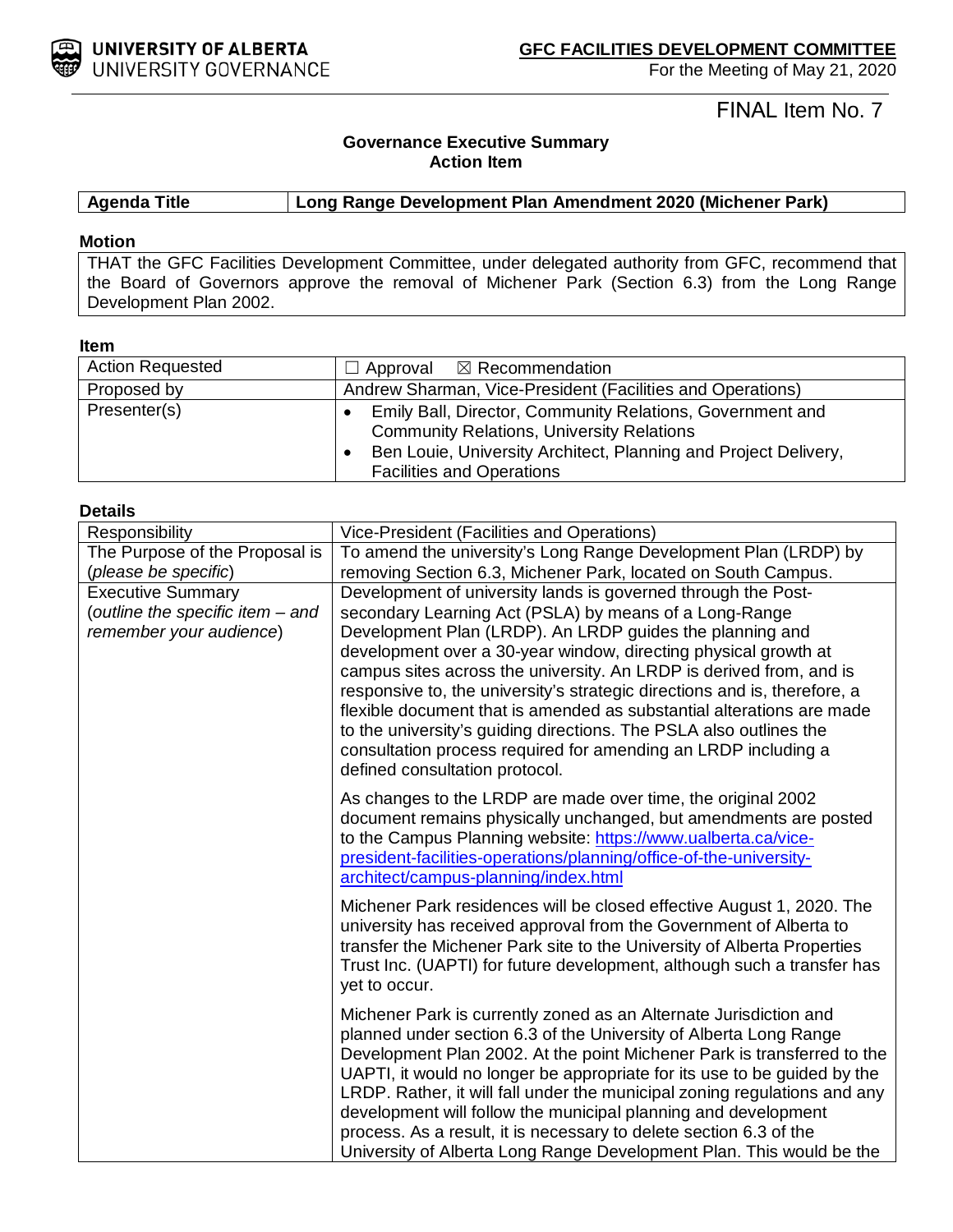

# Item No. 7

|                         | first instance of the University of Alberta removing a parcel of land from<br>its LRDP.                                                                                                                                                                                                                                                                                                          |
|-------------------------|--------------------------------------------------------------------------------------------------------------------------------------------------------------------------------------------------------------------------------------------------------------------------------------------------------------------------------------------------------------------------------------------------|
|                         | The Board of Governors has the authority to amend the LRDP. If<br>approved, the Board of Governors will submit a package to the Minister<br>of Advanced Education including details of the consultative process.<br>The role of the Minister is to ensure the university has met the<br>obligations of the government's community consultation protocol; not to<br>approve the amendment itself. |
|                         | A summary of the university's community consultation is included in<br>Attachments 2 and 3.                                                                                                                                                                                                                                                                                                      |
| Supplementary Notes and | <this by="" for="" governance="" is="" only="" outline<="" section="" td="" to="" university="" use=""></this>                                                                                                                                                                                                                                                                                   |
| context                 | governance process.>                                                                                                                                                                                                                                                                                                                                                                             |

### **Engagement and Routing** (Include meeting dates)

|                                                          | Those who are actively <b>participating</b> :                                                                                                                                                                                                                                                                         |  |  |
|----------------------------------------------------------|-----------------------------------------------------------------------------------------------------------------------------------------------------------------------------------------------------------------------------------------------------------------------------------------------------------------------|--|--|
| <b>Consultation and Stakeholder</b>                      | GFC Facilities Development Committee (FDC)                                                                                                                                                                                                                                                                            |  |  |
| Participation                                            | Board Finance and Property Committee (BFPC)                                                                                                                                                                                                                                                                           |  |  |
| (parties who have seen the                               | <b>Board of Governors</b>                                                                                                                                                                                                                                                                                             |  |  |
| proposal and in what capacity)                           | Those who have been consulted:                                                                                                                                                                                                                                                                                        |  |  |
|                                                          | Ancillary Services' staff and residents of Michener Park                                                                                                                                                                                                                                                              |  |  |
|                                                          | Campus Recreation, Faculty of Kinesiology, Sports and<br>Recreation                                                                                                                                                                                                                                                   |  |  |
|                                                          | City of Edmonton Planning and Development Services                                                                                                                                                                                                                                                                    |  |  |
|                                                          | Members of South Campus Consultation Group, residents of<br>neighbouring communities, and the general public.                                                                                                                                                                                                         |  |  |
|                                                          | Those who have been informed:                                                                                                                                                                                                                                                                                         |  |  |
|                                                          | The LRDP Amendment process was led jointly by Government<br>and Community Relations (University Relations) and the Office of<br>the University Architect (Facilities and Operations).<br>A comprehensive summary of the significant campus community<br>and public consultation that has been undertaken is attached. |  |  |
| Approval Route (Governance)<br>(including meeting dates) | In addition to FDC, the following governance milestones are anticipated:<br>Board Finance and Property Committee (BFPC): May 26, 2020<br>Board of Governors: June 19, 2020                                                                                                                                            |  |  |

### **Strategic Alignment**

| Alignment with For the Public | <b>SUSTAIN</b>                                                                 |                                       |  |
|-------------------------------|--------------------------------------------------------------------------------|---------------------------------------|--|
| Good                          | 23. OBJECTIVE: Ensure that the University of Alberta's campuses,               |                                       |  |
|                               | facilities, utility, and information technology infrastructure can continue to |                                       |  |
|                               | meet the needs and strategic goals of the university.                          |                                       |  |
| Alignment with Core Risk Area | Please note below the specific institutional risk(s) this proposal is          |                                       |  |
|                               | addressing.                                                                    |                                       |  |
|                               | $\Box$ Enrolment Management                                                    | $\Box$ Relationship with Stakeholders |  |
|                               | $\Box$ Faculty and Staff                                                       | $\boxtimes$ Reputation                |  |
|                               | $\boxtimes$ Funding and Resource Management                                    | $\Box$ Research Enterprise            |  |
|                               | □ IT Services, Software and Hardware                                           | $\boxtimes$ Safety                    |  |
|                               | $\Box$ Leadership and Change                                                   | □ Student Success                     |  |
|                               | $\boxtimes$ Physical Infrastructure                                            |                                       |  |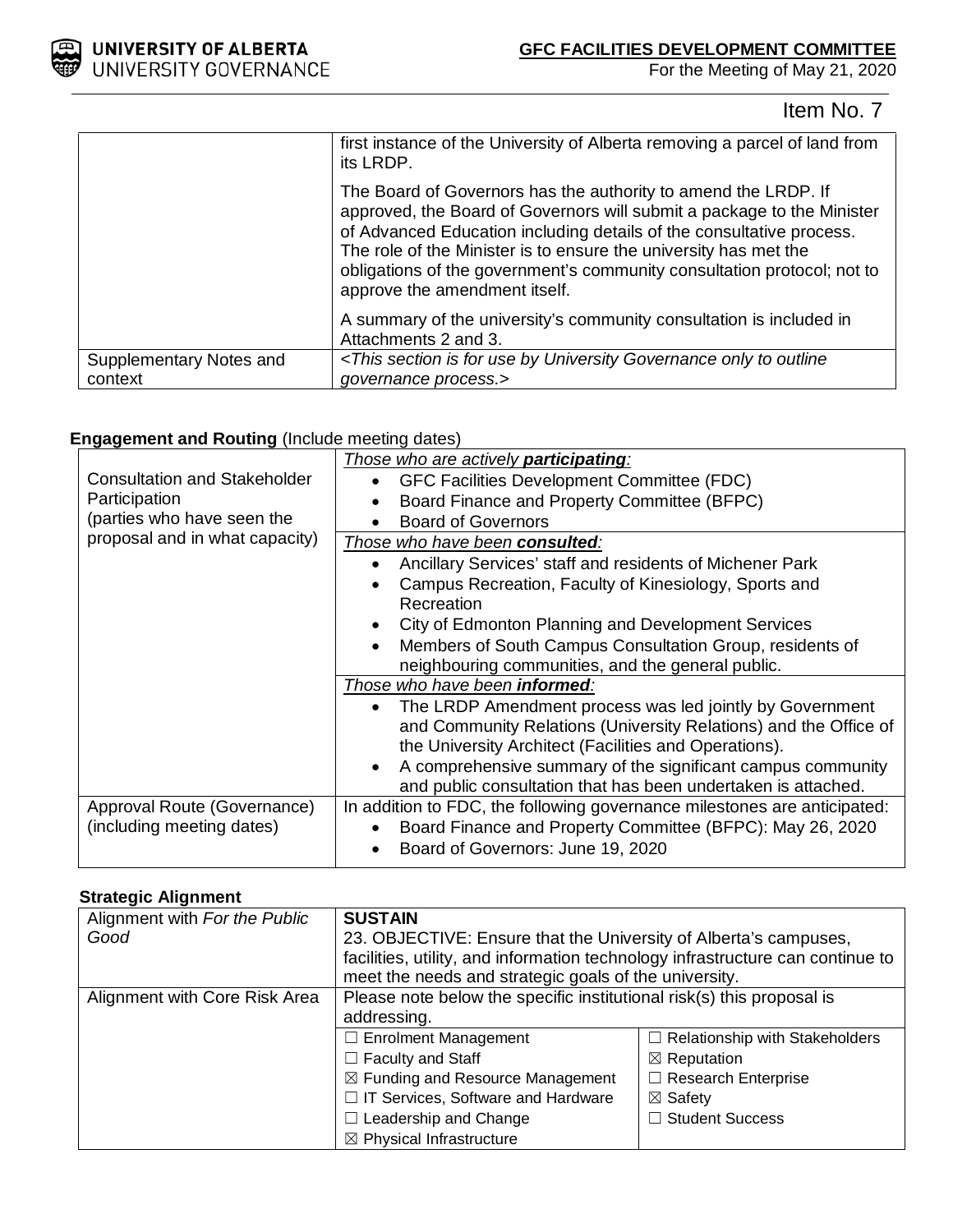

Item No. 7

| Legislative Compliance and<br>jurisdiction | Post-Secondary Learning Act (PSLA)<br>$\bullet$<br><b>PSLA Land Use Regulation</b> |
|--------------------------------------------|------------------------------------------------------------------------------------|
|                                            | GFC Facilities Development Committee Terms of Reference                            |
|                                            | Taking Care of our Campuses: Integrated Asset Management<br>Strategy               |

Attachments:

- 1. Michener Park Maps (2002 LRDP Map, Michener Park & Lease Areas, and Proposed 2020 LRDP Amendment (1 page)
- 2. Consultation Report Michener Park LRDP Amendment 2020 (3 pages)
- 3. Summary of Comments Michener Park LRDP Amendment 2020 Open House (4 pages)

### *Prepared by:* Ben Louie

University Architect, Planning and Project Delivery, Facilities and Operations ben.louie@ualberta.ca

Emily Ball Director, Community Relations, University Relations emily.ball@ualberta.ca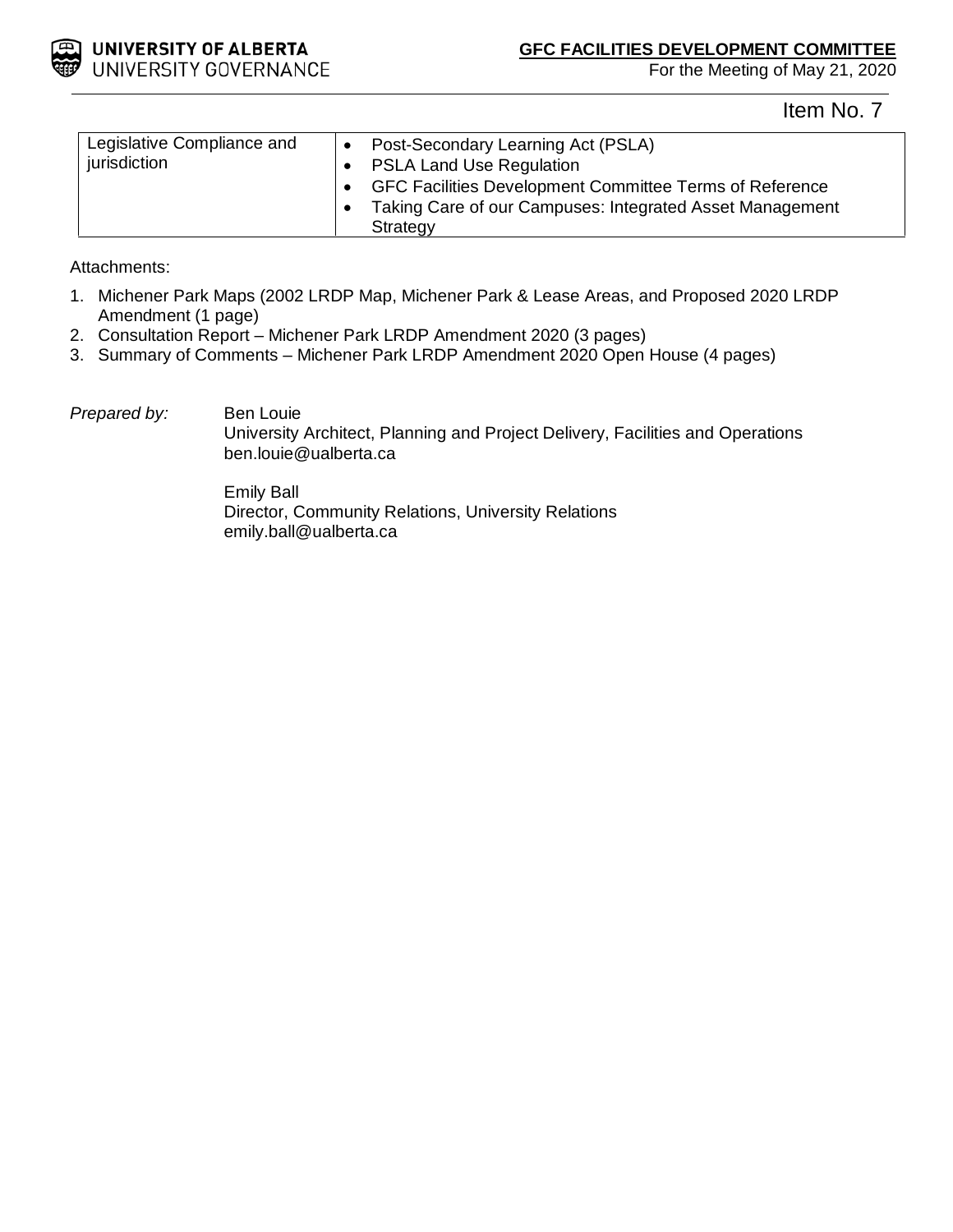# 2002 LRDP Map



# Michener Park & Lease Areas



# Proposed 2020 LRDP Amendment



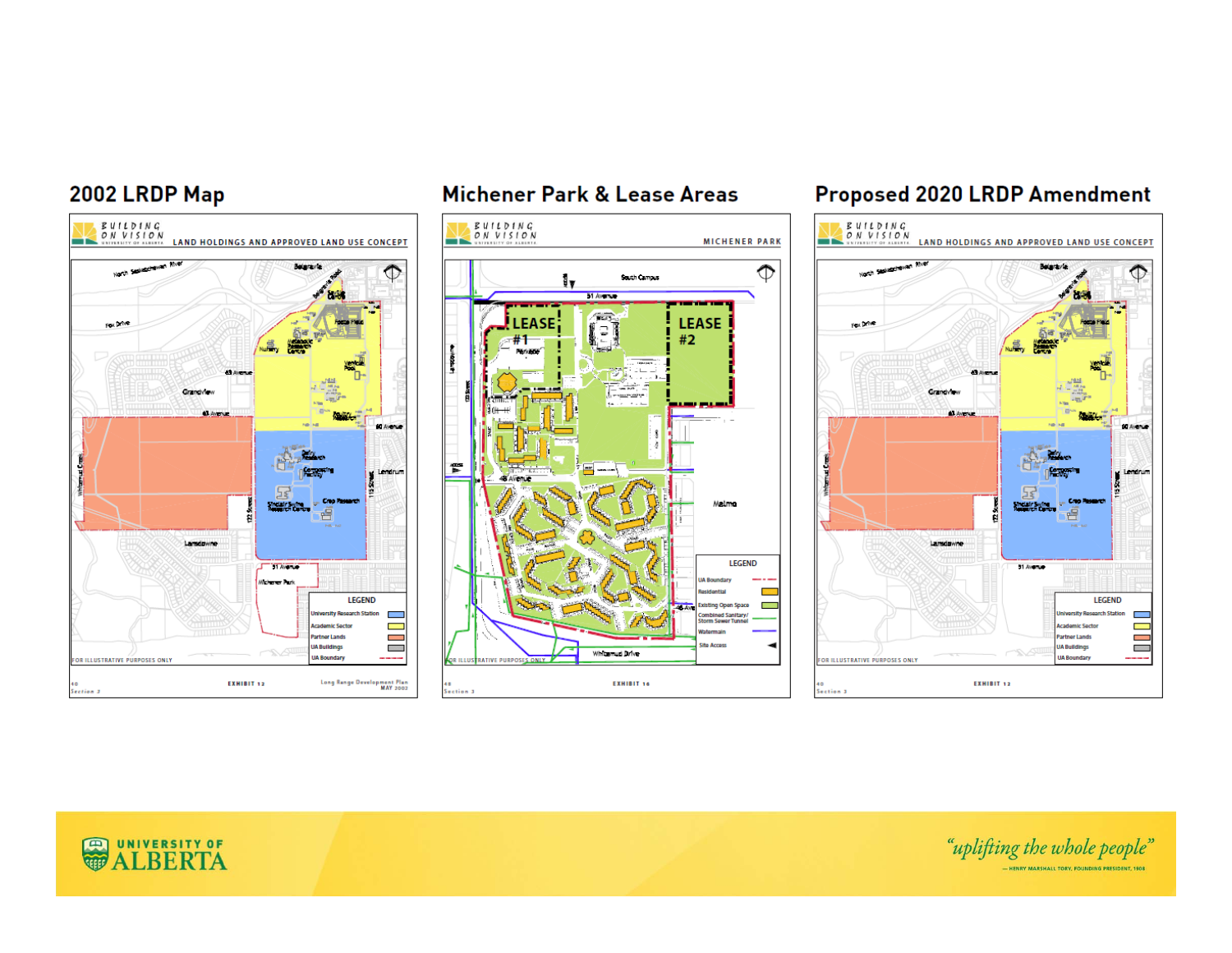# **South Campus – Michener Park Long Range Development Plan (LRDP) Amendment 2020**

## **Consultation Report**

The University of Alberta (U of A) follows the Post-Secondary Learning Act (PSLA), which outlines the consultation process required for an amendment for the Long Range Development Plan (LRPD). The university also follows a consultation protocol outlined in Appendix 18 of the LRDP, which was submitted to the Minister in 2004. An outline of community engagement and how the U of A fulfilled the consultation requirements outlined in Appendix 18 is demonstrated below.

## **Appendix 18 Processes and U of A Actions**

Appendix 18 states:

Long Range Development Planning and Amendments

- a) When the University undertakes a new Long Range Development Plan, or amends its existing LRDP, owners of land within 60 metres of the University's land and the host municipality will be notified. Such notification will include date, time and location for an information session to present the conceptual plans, or substantive changes, and an invitation to review, and comment on the planning, in writing 21 days following the presentation.
	- I. U of A action The U of A mailed letters of notification to owners of land within 60 metres of the U of A South Campus which contained the date, time and location for an information session (open house) to present the amendment for South Campus – Michener Park and an invitation to review, and comment on the amendment in writing 21 days following the presentation (open house). The University also e-mailed letters of notification for the open house to the host municipality, The City of Edmonton. The mailing list was identified by the City of Edmonton, Urban Form and Corporate Strategic Development, City Planning, according to homeowner title information. The letters to residents 60 metres of the University of Alberta South Campus and the City of Edmonton were mailed to allow two weeks advanced notification.
- b) Notification will take the form of a directed letter to each identified stakeholder in a). The planning document will be available through the communications website of the University.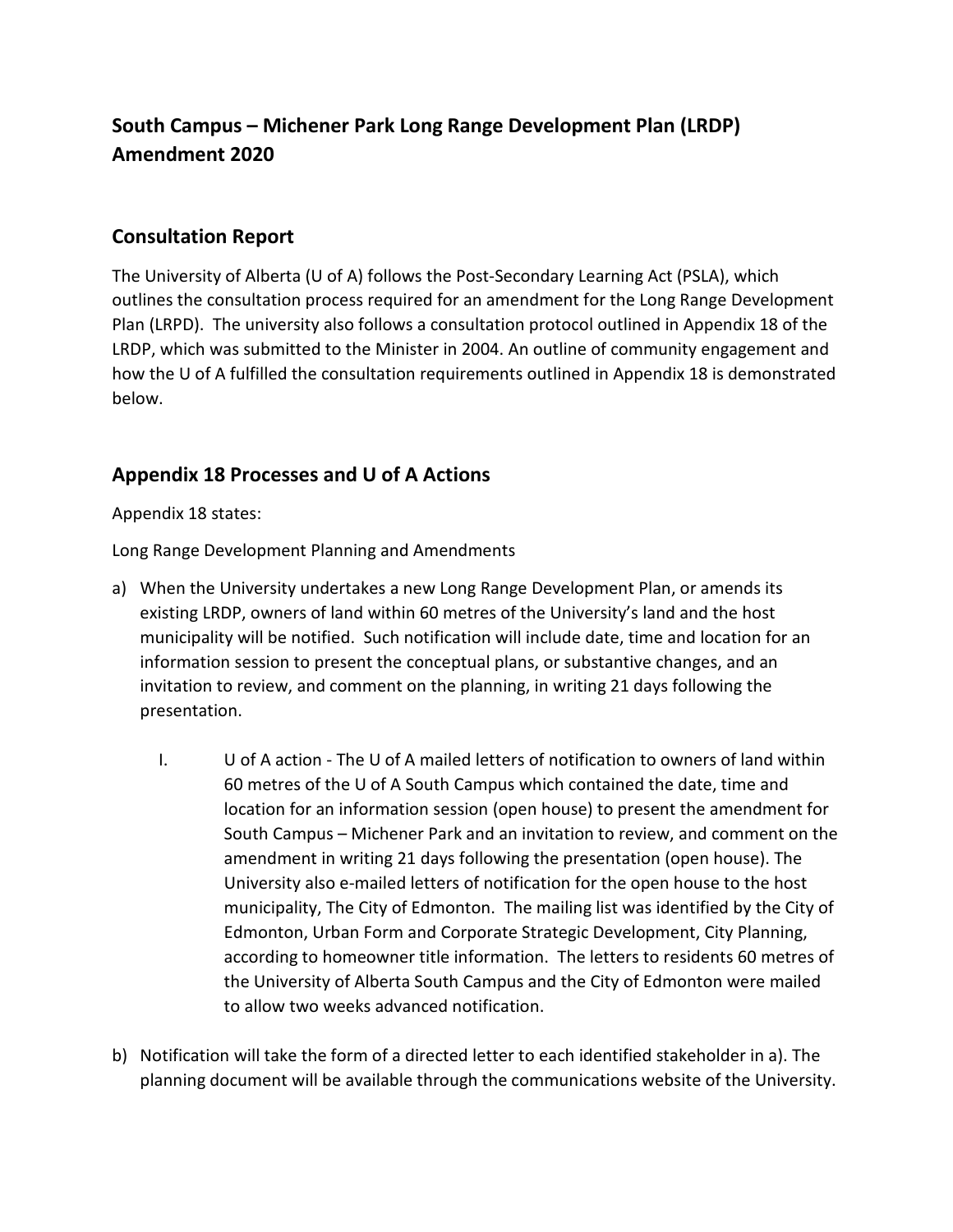- I. U of A action The notification in section a) indicated where information for the amendment planning document could be found on U of A website. Please note additional communication tools were used to advertise the November 27, 2019 open house:
	- i. Portable road signs were placed in two locations two weeks prior to the open houses advertising the open houses.
	- ii. An advertisement was placed in the Edmonton Journal newspaper on November 13, 2019 advertising information about the November 27, 2019 open house.
	- iii. Information about the open house was placed on the U of A website on the Community Relations website and the main U of A homepage under Events.
	- iv. Letters of invitation to the open house were also emailed to:
		- Councillor Michael Walters, City of Edmonton
		- Member of the Legislative Assembly of Alberta for Edmonton Strathcona, Rachel Notley
		- Member of Parliament for Edmonton Strathcona Heather MacPherson
- c) Following this presentation the University shall publish, within a newspaper, newsletter or publication circulating in the areas in which the University's lands are located, notification of the public of its opportunity to review the proposed LRDP, or amendments, and comment upon it (them). The proposed plan/amendments will be available upon the University's communications website. Comments will be received in writing up to 21 days of the notice.
	- I. U of A Action An ad was placed following the November 27, 2019 open house (which presented the amendment) in the Edmonton Journal newspaper on November 28, 2019 inviting the public to review the proposed amendment and provide comments indicating input would be received in writing up to 21 days of the notice/ad. The proposed amendment was made available on the University's communications website. Portable road signs were placed in two locations on November 28, 2019 for 21 days providing information on where to find the November 27, 2019 open house information and invited the public to view and comment on the materials presented at the open house.
- d) University administration will prepare a summary document that they believe accurately reflects the major concerns and comment expressed. This document will be reviewed by the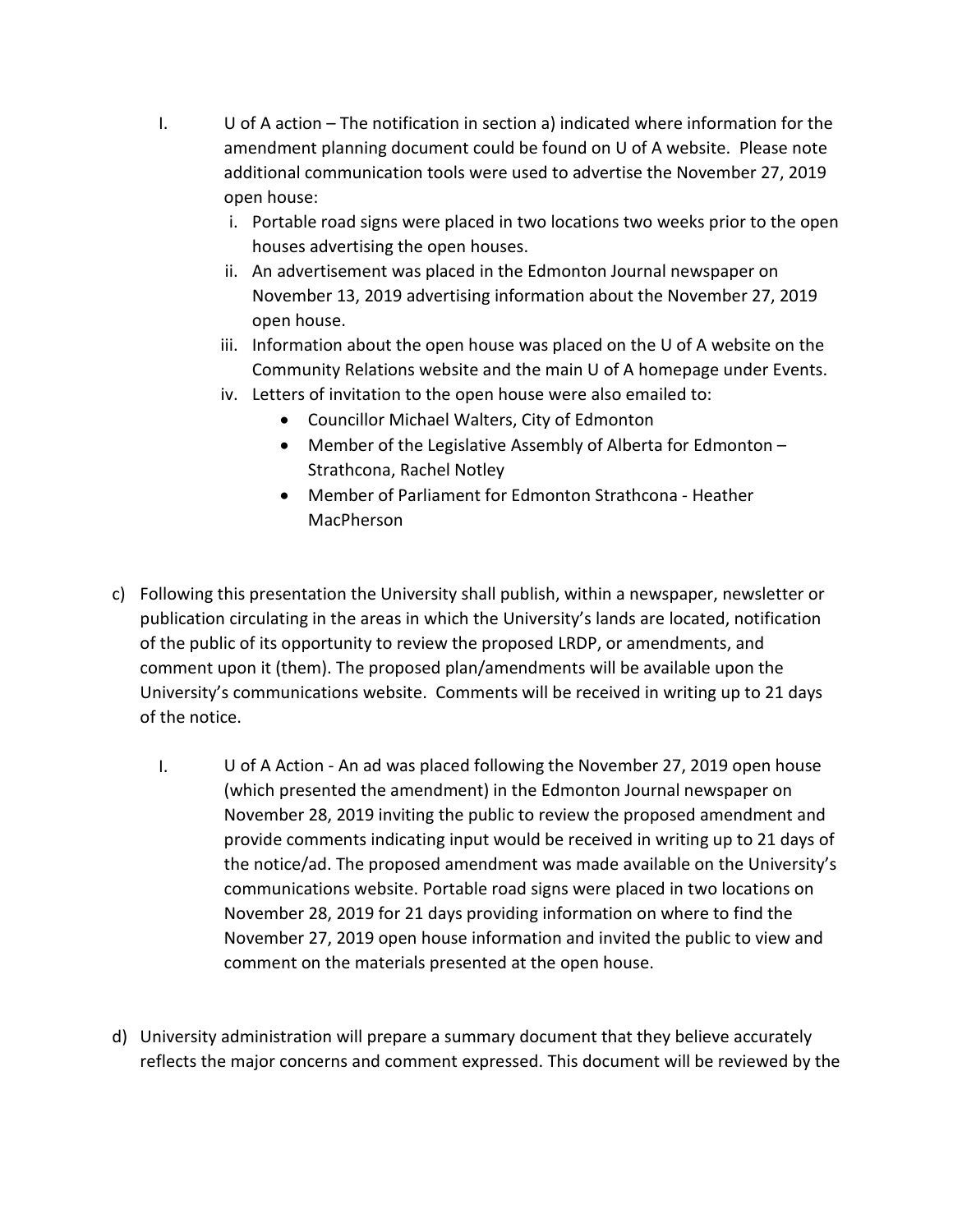stakeholders identified in a), and will be modified until agreement is reach on accuracy. During the planning stage, these concerns will be considered.

- I. U of A action A summary document from the November 29, 2017 open house (which presented the amendment) that reflected the major concerns and comments expressed from stakeholders was mailed to stakeholders identified in a). on February 5, 2020 with an invitation for stakeholders to send in comments regarding the summary document.
- e) Recommendations to the Board of Governors with respect to the LRDP and/or its amendments will include the consultation summary documents(s), and a document highlighting how administration has used these comments to develop the Plan and recommendations.
	- I. U of A action Attached please find the summary document and information highlighting how administration has used comments from the November 27, 2019 open house to further develop the amendment.
- f) Upon Board of Governors approval, the LRDP and/or amendments will be sent to the Minister for review and confirmation that the contents of the amendment/LRDP comply with the Regulations of the Post-Secondary Learning Act.
	- I. U of A action Once the LRDP Amendment is approved by the Board of Governors, the amendment will be sent to the Minister of Advanced Education for confirmation that the consultation process has been followed.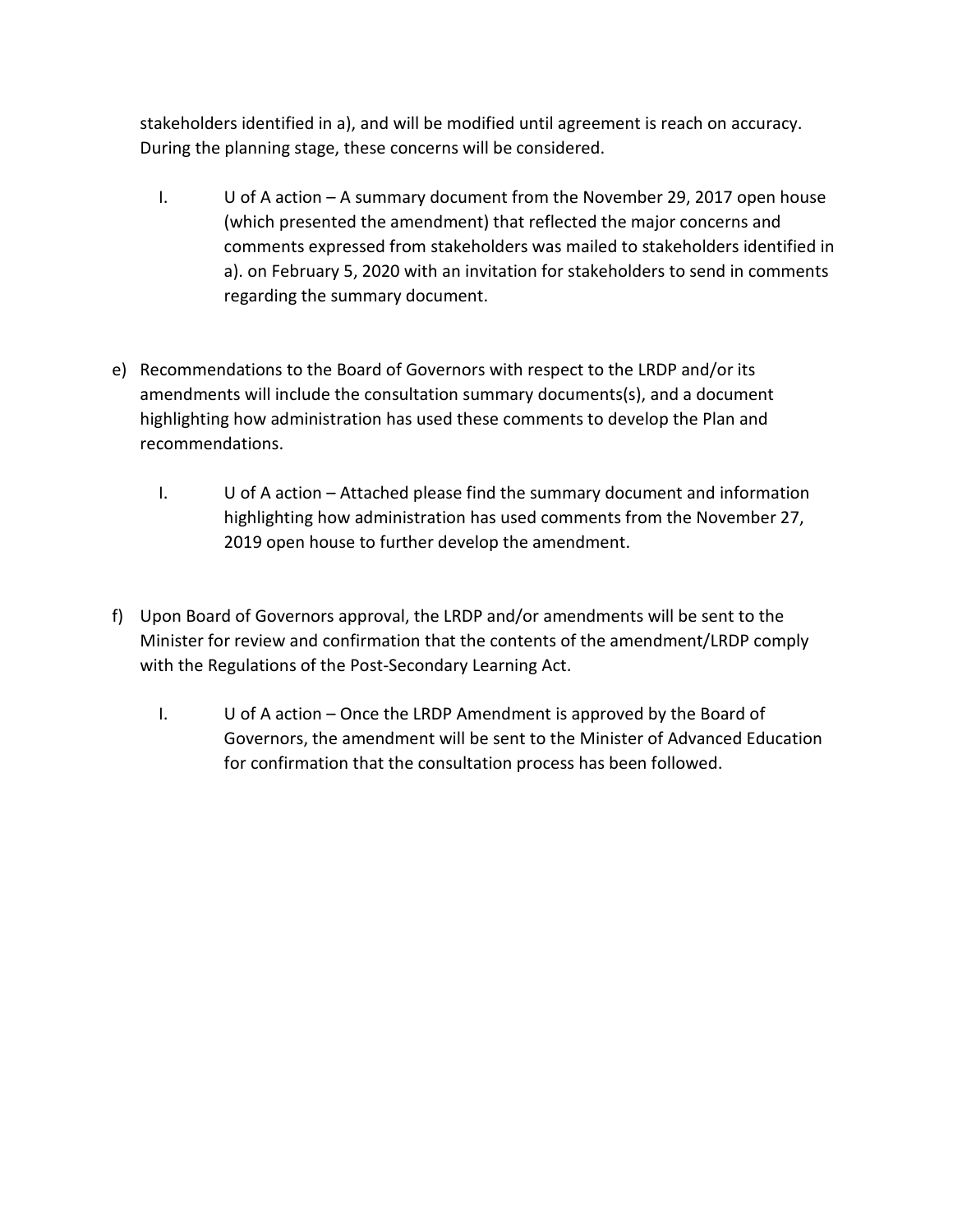

# **University of Alberta South Campus – Michener Park Long Range Development Plan Amendment Open House**

## **Wednesday, November 27, 2019 5:00 – 8:00 p.m. Saville Community Sports Centre West Classroom #4 11610-65th Ave**

# **Summary of Comments**

## **55 Comment Forms submitted:**





2. If you chose "Other" above, please tell us about yourself.

City of Edmonton, Citizen of Edmonton, Live next to proposed development, U of A Senator, Member of Saville Sports Centre tennis



3. Please check the age category that describes you.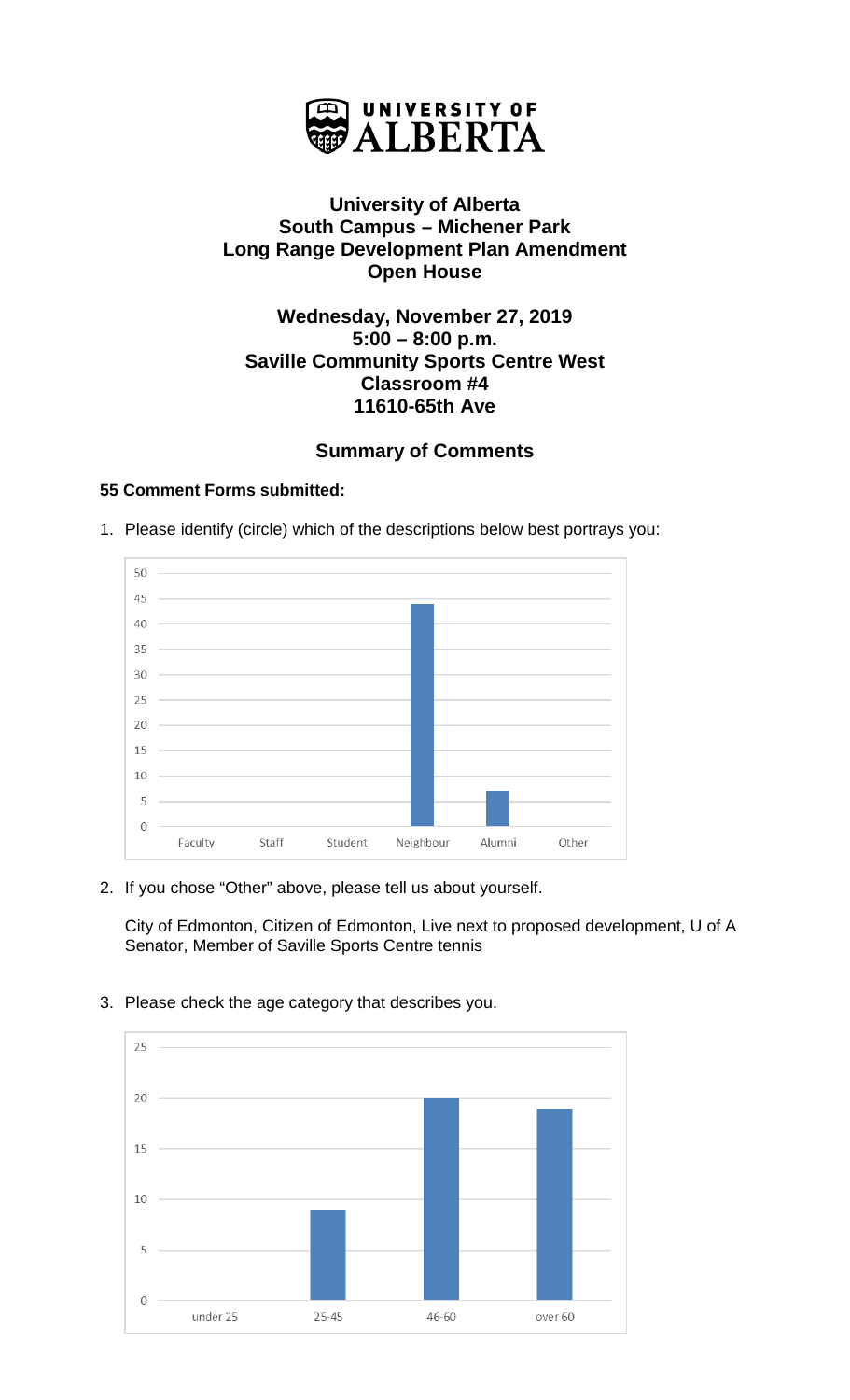



5. Are you familiar with the purpose of the South Campus – Michener Park Long Range Development Plan Amendment?



6. Did the material that was presented explain the purpose of the South Campus – Michener Park Long Range Development Plan Amendment?

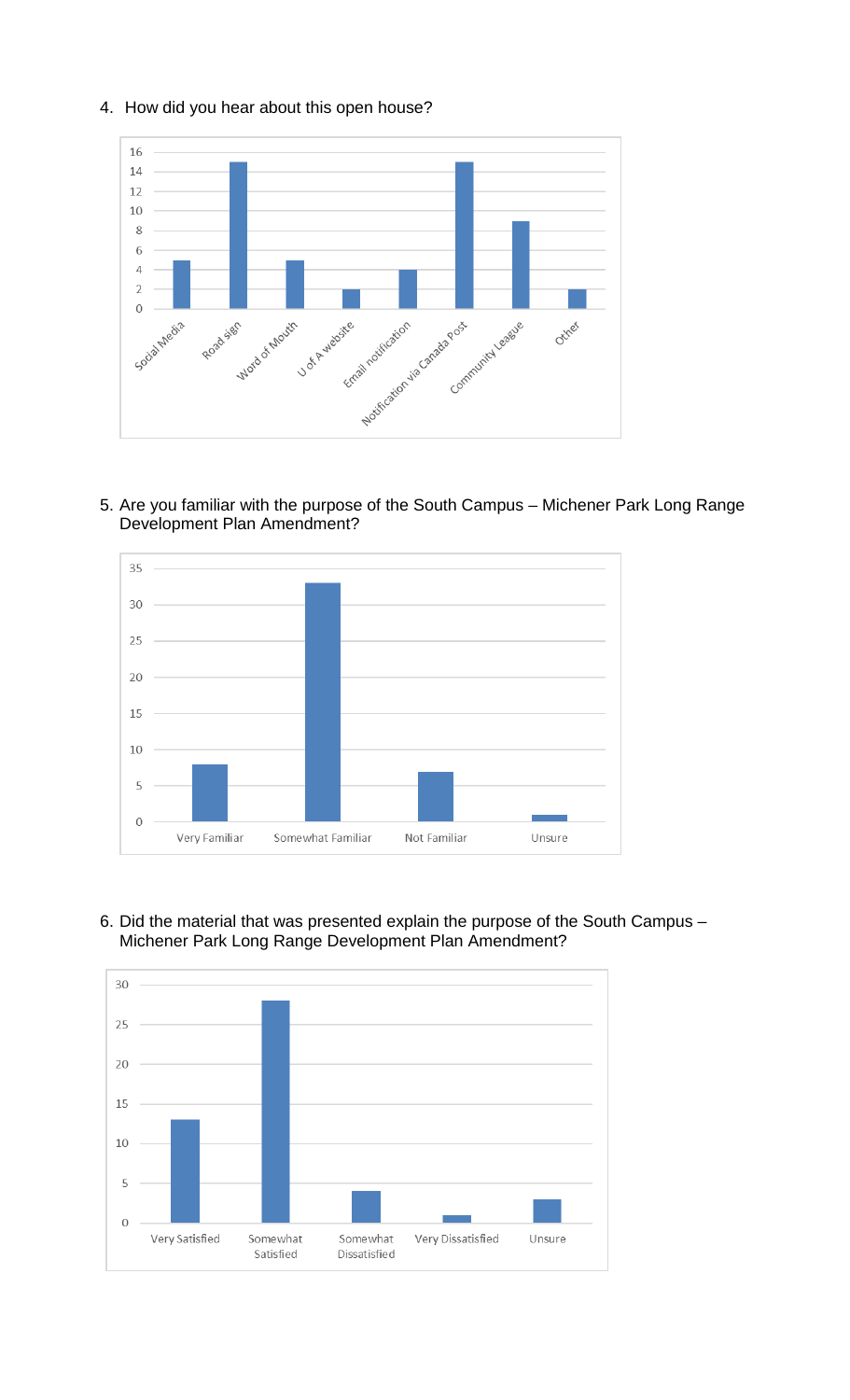7. Please provide comments regarding Board #2.

Thematic summary:

- **Presentation:** Nice facts, clear and easy to understand, helpful to understand what is going on, provided some history, totally adequate. Positive general comment.
- **Response to information**: Information is clear, not much to see at this point, good to have some background, vague. Would have liked a bit more info on how the land was appropriated and with what restrictions, I expected the session to be more informative. Positive general comment. Will forward community's expectation to UAPTI.
- **Future planning**: What happens to the site if it is not part of the LRDP and the UAPTI does not get approved for some time? What provisions are there for family accommodations elsewhere? Why is Michener Park being removed from the LRDP? GoA approved transfer of property to UAPTI. Alternate option for family accommodation arrangement has been arranged. Michener Park is removed from the LRDP as it will be developed by UAPTI in future and not the University.
- 8. Please provide comments regarding the proposed 2020 LRDP Amendment on Board #4

Thematic summary:

- **Presentation**: Exciting, very clear, exciting opportunity for some environmentally friendly innovative leading edge mixed use development, the board is clearly presented, we are glad to see it being put into the trust, removal of the Michener Park area from the 2002 LRDP is appropriate. Positive general comments.
- **Concerns**: The long range plan was vague since it was last revised, with the current economic situation in Alberta I think the LRDP is not realistic, I care about is the availability of affordable student housing. The LRDP is intended as a long range planning document with a 30 year planning horizon. Remark noted for future consideration.
- **Site safety**: I have concerns regarding timelines for development or rather the lack there of. Derelict, empty buildings attract squatters. They become a fire hazard and do not make for a safe and healthy living community. What is the plan for Michener Park after August 2020? The university should explain how the site will be policed by the U of A and then the Trust. I believe there is a high probability the site will be vandalized and squatted quickly and it will be hard to manage the vandalization and squatting without a substantial amount of money. Razing the area might be the only solution. It seems likely possible the trust will find it hard to develop the site. Remark noted for operational and implementation consideration.
- **Future planning**: As a resident of Malmo I would really like to see mixed use, transit orient development. It should be not be low density housing form. More medium and high density, family orientated units with high quality green space and plazas and playgrounds. Having the area be developed oriented to families allows mature schools in the area to thrive. Suggestion to be forwarded to UAPTI for future planning consideration.
- 9. Please provide any further general comments you may have:

Thematic summary:

- **Presentation**: Clear, concise with knowledgeable presenters. Thanks for opportunity to learn of this change. Hope all goes well with the transfer. Looking forward to providing input to trust of plans - hope they maintain character of neighbourhood - respect trees, low density etc. Positive general comment.
- **UAPTI**: The land transfer makes sense financially for the university so long as the demolition occurs promptly. When will the land be transferred to the Trust? Does the trust "own" the land? Can it be sold? Do all profits go into an